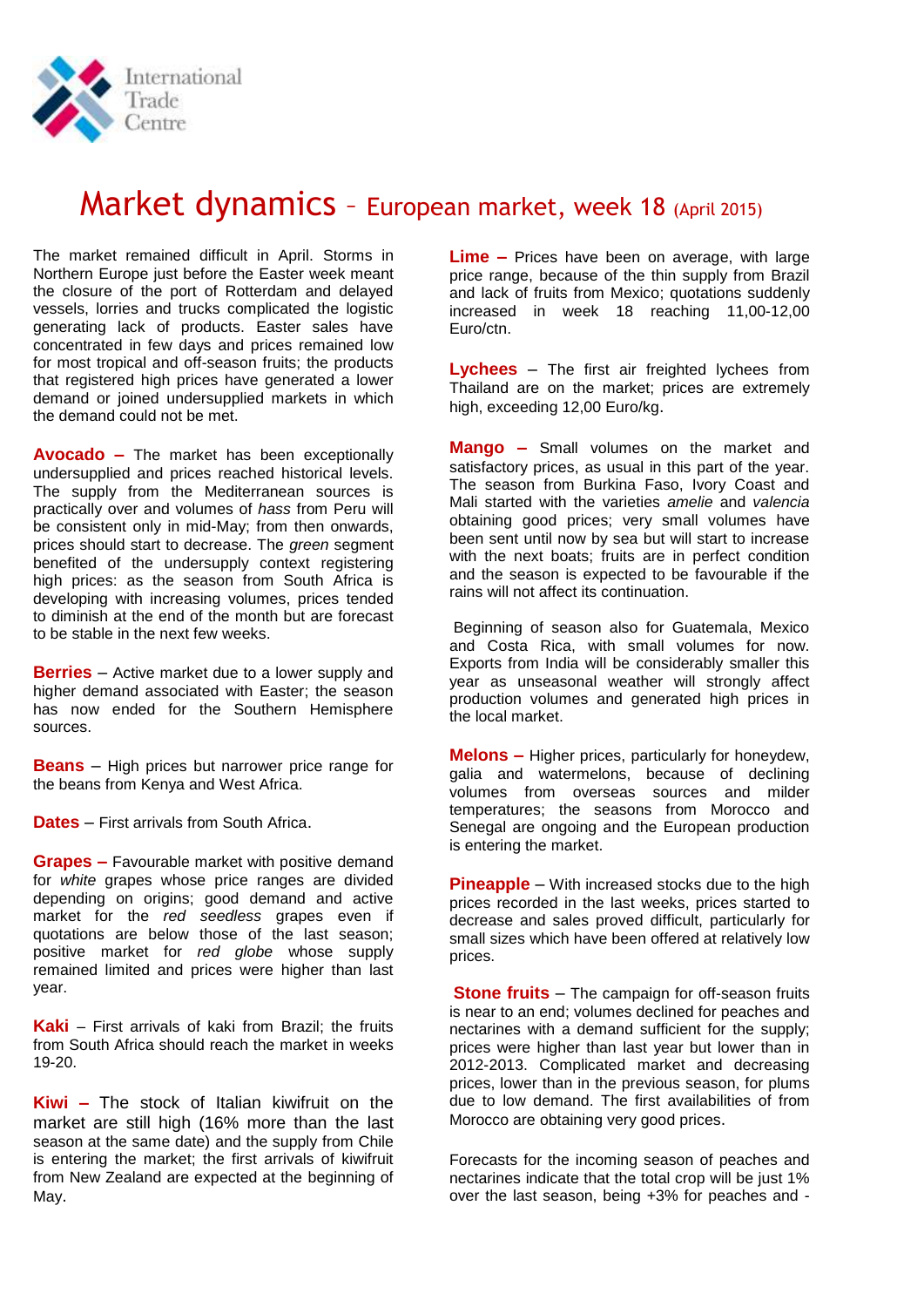1% for nectarines, while the production of apricots is set to fall 4%; a huge increase in the production of flat peaches is expected in comparison to the average 2009-2013 (+230%). As far as the imports of citrus from the Southern Hemisphere are *The market in May could be conditioned by three short weeks.*

concerned, the forecasts indicate that lemon exports to all markets should see the biggest rise climbing +4%, soft citrus and grapefruit will increase +3% and oranges are set to rise +0,3%.

*Importers willing to provide prices and market information and exporters available for submission of news on their production areas please contact [marketinsider@intracen.org](mailto:marketinsider@intracen.org)*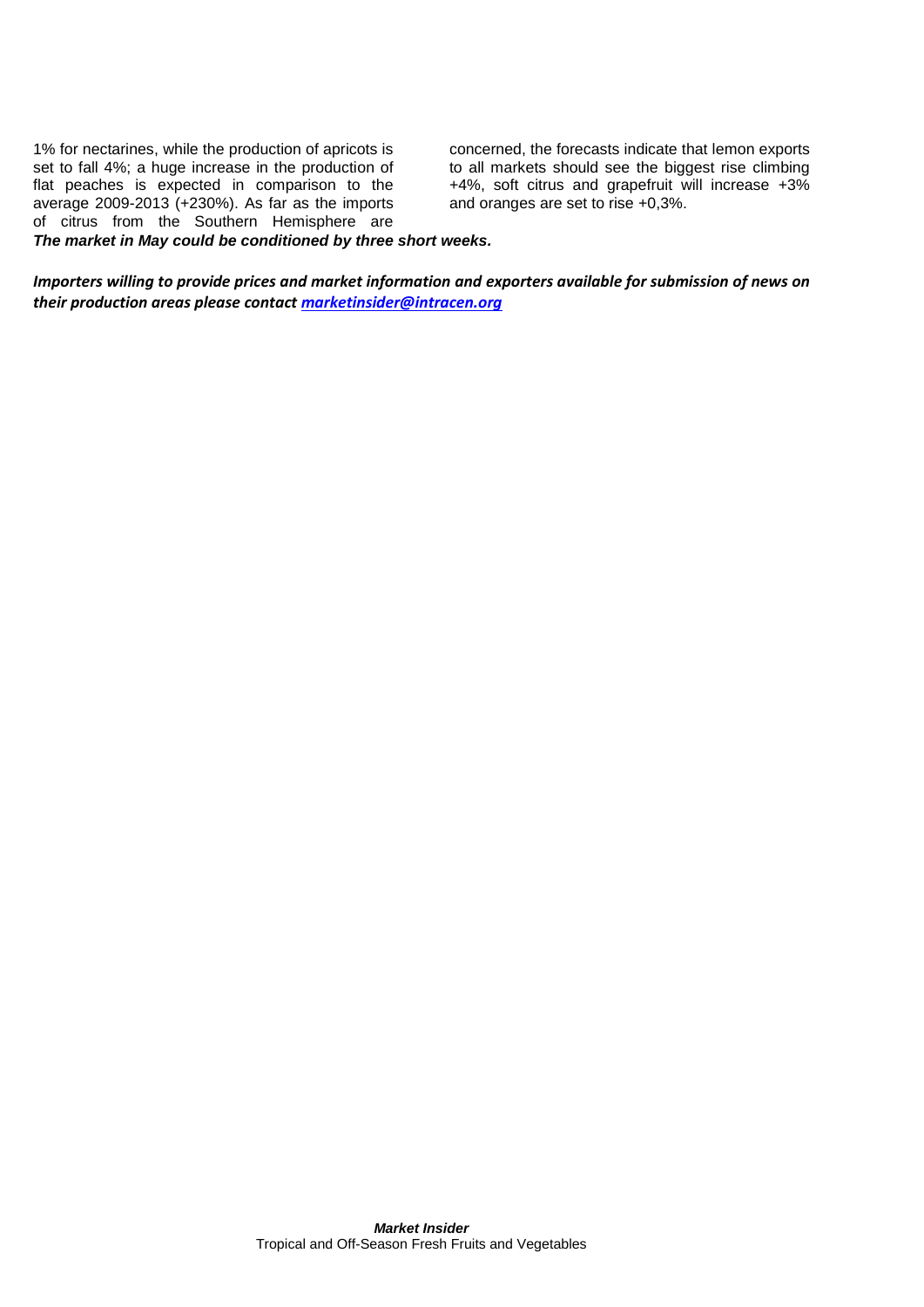

#### **EURO/USD exchange rates of 28/4/2015**

|                       | <b>1 EURO</b> |            |
|-----------------------|---------------|------------|
|                       |               | <b>USD</b> |
| <b>Denmark</b>        | 7.461         | 6.83       |
|                       |               | 4          |
| Sweden                | 9.370         | 8.58       |
|                       |               | 4          |
| <b>Switzerland</b>    | 1.043         | 0.95       |
|                       |               | 5          |
| <b>United Kingdom</b> | 0.715         | 0.65       |
|                       |               | 5          |
| <b>USD</b>            | 1.092         | 1.00       |
|                       |               | O          |
| Euro                  | 1.000         | 0.91       |
|                       |               | 6          |

**Euro -** Belgium, France, Germany, Italy, Holland, Spain, Portugal Source: www.oanda.com

**If not otherwise stated prices are per Kg, products imported by air; all prices are in Euro** 

#### **APPLE BANANA / banane frécinette / bananito**

| <b>Market</b>  | <b>Origin</b> | Ŀ<br>price | Н-<br>price | Variety | <b>Size</b> | Pack | <b>Transpor</b> | Local<br>currenc<br>v |             |
|----------------|---------------|------------|-------------|---------|-------------|------|-----------------|-----------------------|-------------|
|                |               |            |             |         |             |      |                 | L-price               | Н-<br>price |
| <b>France</b>  | Colombia      | 6.90       | 6.90        |         |             |      |                 |                       |             |
|                | Ecuador       | 1.70       | 1.70        |         |             |      | sea             |                       |             |
| <b>Holland</b> | Ecuador       | 5.67       | 5.67        |         |             |      |                 |                       |             |
|                |               | 2.65       | 2.65        |         |             |      | sea             |                       |             |
| <b>Spain</b>   | Colombia      | 5.75       | 5.75        |         |             |      |                 |                       |             |

# **ASPARAGUS / asperge / esparrago**

|                       | 11x450 gr.    |            |             |                |              |        |                      |                  |             |  |  |  |
|-----------------------|---------------|------------|-------------|----------------|--------------|--------|----------------------|------------------|-------------|--|--|--|
| <b>Market</b>         | <b>Origin</b> | Ŀ<br>price | Н-<br>price | <b>Variety</b> | <b>Size</b>  | Pack   | <b>Transpor</b><br>t | Local<br>currenc |             |  |  |  |
|                       |               |            |             |                |              |        |                      | L-price          | Н-<br>price |  |  |  |
| <b>France</b>         | Peru          | 5.20       | 5.20        |                | 16-22<br>mm. |        |                      |                  |             |  |  |  |
| <b>Holland</b>        | Peru          | 12.5<br>0  | 12.5<br>0   | gr tips        |              | 10x200 |                      |                  |             |  |  |  |
|                       | Thailand      | 13.6<br>4  | 13.6<br>4   | gr tips        |              | 11x200 |                      |                  |             |  |  |  |
| <b>United Kingdom</b> | Mexico        | 6.15       | 6.15        | gr             |              |        |                      | 4.40             | 4.40        |  |  |  |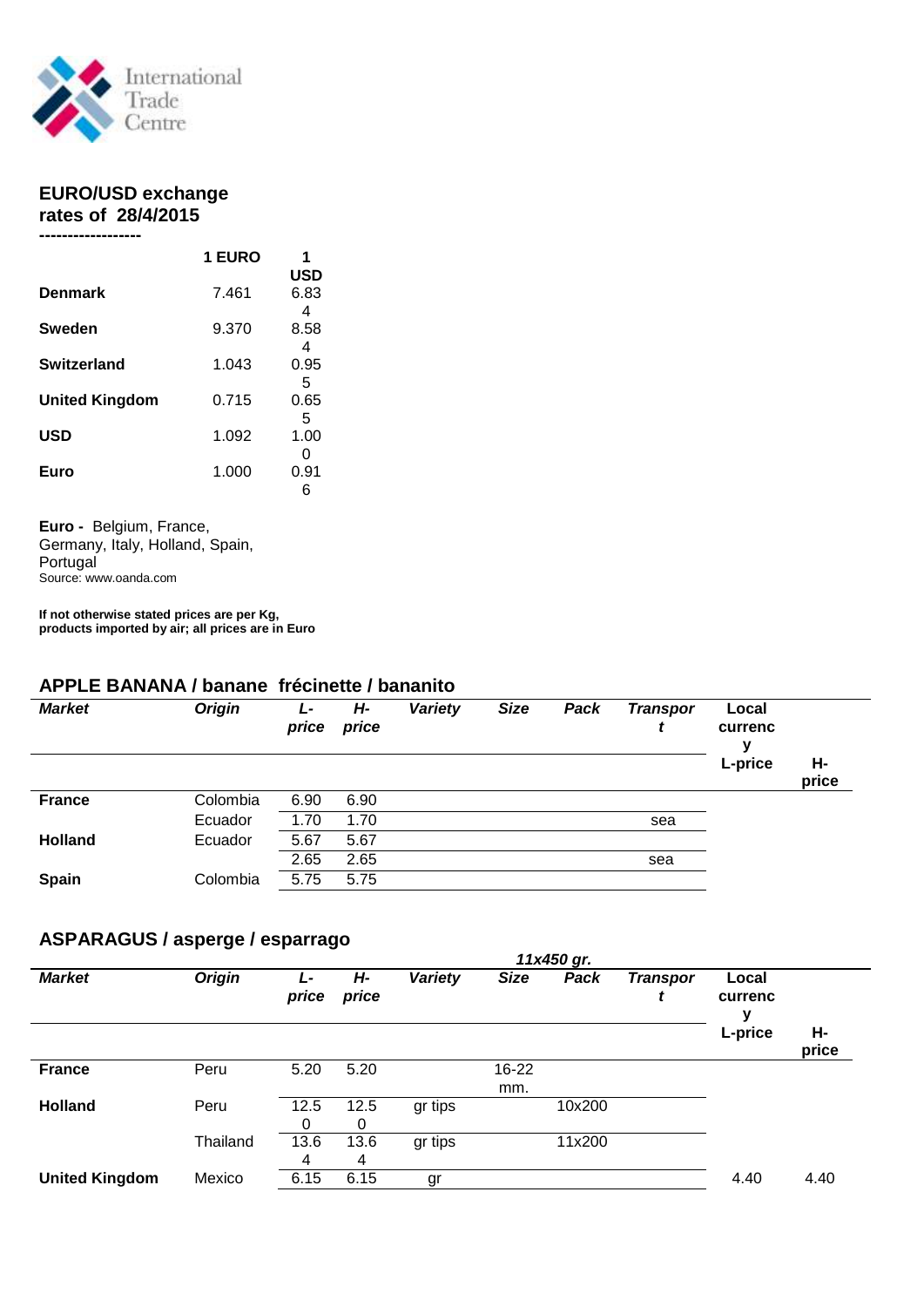| price per carton - 4 kg ctn by sea |                 |                     |                   |                   |                    |      |                      |                                  |                |  |  |
|------------------------------------|-----------------|---------------------|-------------------|-------------------|--------------------|------|----------------------|----------------------------------|----------------|--|--|
| <b>Market</b>                      | <b>Origin</b>   | L-<br>price         | H-<br>price       | <b>Variety</b>    | <b>Size</b>        | Pack | <b>Transpor</b><br>t | Local<br>currenc<br>y<br>L-price | Н-             |  |  |
| <b>Denmark</b>                     | Spain           | 10.5                | 10.5              | hass              | 24'                |      |                      | 78.40                            | price<br>78.40 |  |  |
|                                    |                 | 1                   | 1                 |                   |                    |      |                      |                                  |                |  |  |
| <b>France</b>                      | <b>Brazil</b>   | 16.8<br>$\mathbf 0$ | 16.8<br>$\pmb{0}$ | trop              |                    |      | air                  |                                  |                |  |  |
|                                    | Dominican       | 15.2                | 15.2              | trop              |                    |      | air                  |                                  |                |  |  |
|                                    | Rep.            | $\pmb{0}$           | $\pmb{0}$         |                   |                    |      |                      |                                  |                |  |  |
|                                    | Israel          | 7.50                | 7.50              | $\overline{f}$ ue | 16'                |      |                      |                                  |                |  |  |
|                                    | Kenya           | 12.0<br>$\pmb{0}$   | 13.0<br>$\pmb{0}$ | hass              | 14'                |      |                      |                                  |                |  |  |
|                                    |                 | 12.0                | 13.0              |                   | $16 - 18 -$        |      |                      |                                  |                |  |  |
|                                    |                 | $\pmb{0}$           | $\pmb{0}$         |                   | 20'                |      |                      |                                  |                |  |  |
|                                    |                 | 6.00                | 8.00              |                   | 22-24'             |      |                      |                                  |                |  |  |
|                                    |                 | 8.00                | 9.00              | fue               | 18-20'             |      |                      |                                  |                |  |  |
|                                    |                 | 6.00                | 7.00              |                   | 22-24'             |      |                      |                                  |                |  |  |
|                                    | Mexico          | 12.0<br>$\mathbf 0$ | 13.0<br>$\pmb{0}$ | hass              | 14'                |      |                      |                                  |                |  |  |
|                                    |                 | 12.0                | 13.0              |                   | $16 - 18 -$        |      |                      |                                  |                |  |  |
|                                    |                 | 0                   | $\pmb{0}$         |                   | 20'                |      |                      |                                  |                |  |  |
|                                    |                 | 8.00                | 9.00              |                   | 22-24'             |      |                      |                                  |                |  |  |
|                                    | Morocco         | 12.0<br>0           | 12.0<br>$\pmb{0}$ | hass              | 14'                |      |                      |                                  |                |  |  |
|                                    | Peru            | 13.0<br>0           | 13.0<br>$\pmb{0}$ | hass              | 14'                |      |                      |                                  |                |  |  |
|                                    |                 | 13.0                | 13.0              |                   | $16 - 18 -$        |      |                      |                                  |                |  |  |
|                                    |                 | $\mathbf 0$         | $\pmb{0}$         |                   | 20'                |      |                      |                                  |                |  |  |
|                                    |                 | 8.00                | 9.00              |                   | 22-24'             |      |                      |                                  |                |  |  |
|                                    |                 | 8.00                | 8.00              | fue               | 18'                |      |                      |                                  |                |  |  |
|                                    | South<br>Africa | 9.50                | 9.50              | hass              | 16'                |      |                      |                                  |                |  |  |
|                                    |                 | 7.50                | 8.00              | fue               | $14 - 16 -$<br>18' |      |                      |                                  |                |  |  |
|                                    |                 | 7.70                | 7.70              | pin               | $16'$              |      |                      |                                  |                |  |  |
|                                    | Spain           | 15.5<br>0           | 16.5<br>0         | hass              | 14'                |      |                      |                                  |                |  |  |
|                                    |                 | 15.5                | 16.5              |                   | $16 - 18 -$        |      |                      |                                  |                |  |  |
|                                    |                 | 0                   | 0                 |                   | 20'                |      |                      |                                  |                |  |  |
|                                    |                 | 15.5<br>$\mathbf 0$ | 16.5<br>0         |                   | 22'                |      |                      |                                  |                |  |  |
|                                    |                 | 7.50                | 7.50              | fue               | 16'                |      |                      |                                  |                |  |  |
| Germany                            | <b>Brazil</b>   | 14.0<br>0           | 14.0<br>$\pmb{0}$ | hass              | 18-20'             |      |                      |                                  |                |  |  |
|                                    | Peru            | 13.0<br>$\pmb{0}$   | 13.0<br>$\pmb{0}$ | hass              | 18-20'             |      |                      |                                  |                |  |  |
|                                    | South           | 14.0                | 14.0              | hass              | 18-20'             |      |                      |                                  |                |  |  |
|                                    | Africa          | $\mathbf 0$         | $\pmb{0}$         |                   |                    |      |                      |                                  |                |  |  |
|                                    |                 | 8.00                | 9.00              | fue               | $12 - 14'$         |      |                      |                                  |                |  |  |
| <b>Holland</b>                     | <b>Brazil</b>   | 17.5<br>$\pmb{0}$   | 18.0<br>$\pmb{0}$ | trop              | 8'                 |      | air                  |                                  |                |  |  |
|                                    | Peru            | 14.0<br>$\mathbf 0$ | 14.0<br>$\pmb{0}$ | hass              | 12'                |      |                      |                                  |                |  |  |

# **AVOCADO / avocat / aguacate**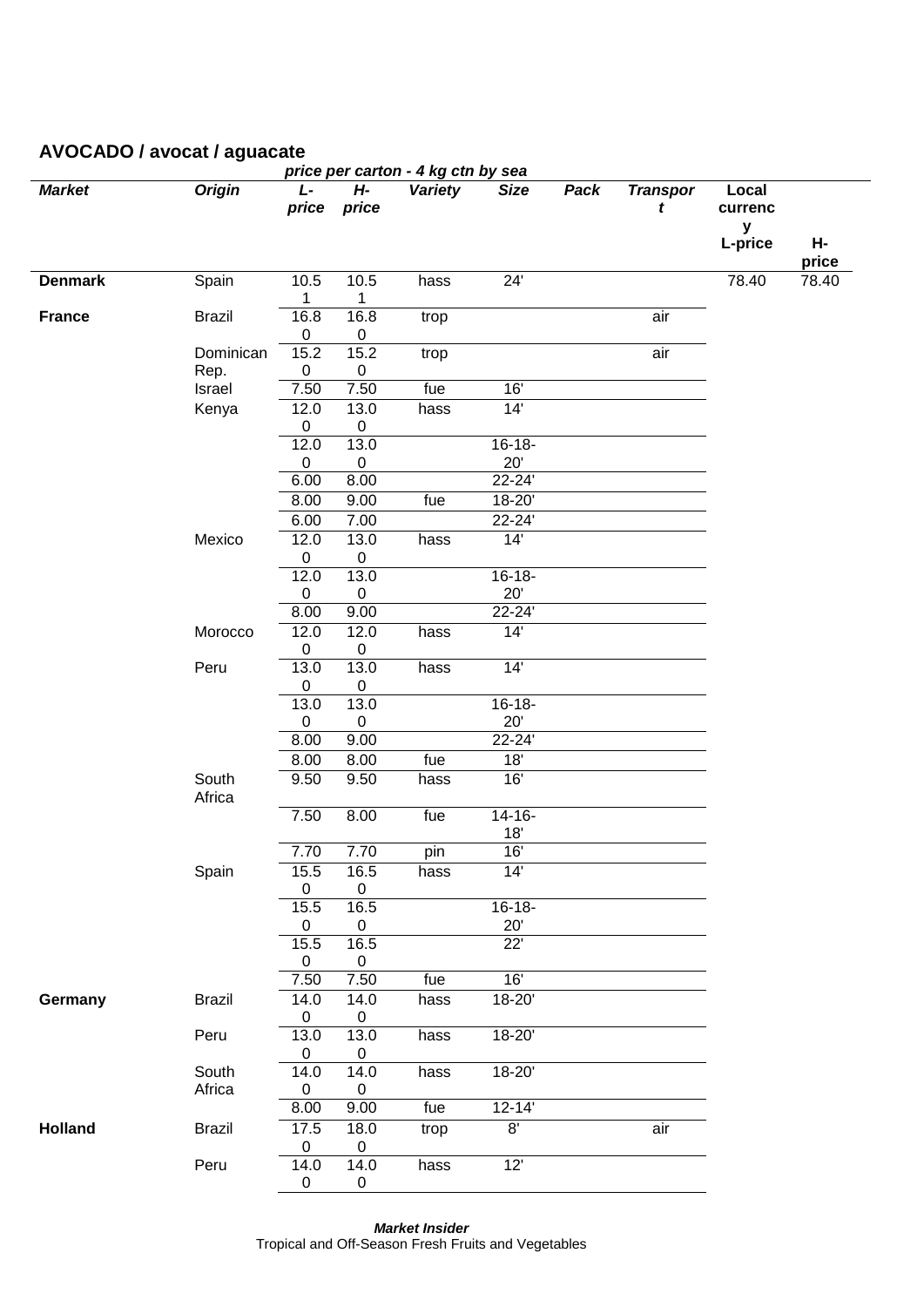|                       | South<br>Africa | 8.00 | 9.50 | fue  | $12 - 14'$ |      |      |
|-----------------------|-----------------|------|------|------|------------|------|------|
|                       |                 | 9.00 | 9.50 | pin  | $12 - 14'$ |      |      |
| Portugal              | Portugal        | 5.60 | 6.40 | reed |            |      |      |
| <b>Spain</b>          | Spain           | 13.2 | 16.0 | hass |            |      |      |
|                       |                 | 0    | 0    |      |            |      |      |
| <b>United Kingdom</b> | Peru            | 10.4 | 10.4 |      |            | 7.50 | 7.50 |
|                       |                 | 9    | 9    |      |            |      |      |
|                       | South           | 11.5 | 11.5 | fue  |            | 8.25 | 8.25 |
|                       | Africa          | 4    | 4    |      |            |      |      |
|                       | Spain           | 7.69 | 7.69 | reed |            | 5.50 | 5.50 |

### **BABY CORN / mini maïs / cholo**

| Market         | <b>Origin</b> |      | Н-<br>price | Variety | <b>Size</b> | Pack | <b>Transpor</b> | Local<br>currenc |             |
|----------------|---------------|------|-------------|---------|-------------|------|-----------------|------------------|-------------|
|                |               |      |             |         |             |      |                 | L-price          | Н-<br>price |
| <b>Holland</b> | Thailand      | 7.33 | 8.30        |         |             |      |                 |                  |             |

# **BEAN / haricot / judia**

|                       |                        | $2 - 2, 2$ kg |             |                |             |          |                 |                       |             |  |  |
|-----------------------|------------------------|---------------|-------------|----------------|-------------|----------|-----------------|-----------------------|-------------|--|--|
| <b>Market</b>         | <b>Origin</b>          | L-<br>price   | H-<br>price | <b>Variety</b> | <b>Size</b> | Pack     | <b>Transpor</b> | Local<br>currenc<br>у |             |  |  |
|                       |                        |               |             |                |             |          |                 | L-price               | Н-<br>price |  |  |
| <b>Belgium</b>        | Morocco                | 2.50          | 2.50        | bob            |             |          |                 |                       |             |  |  |
| <b>Denmark</b>        | Kenya                  | 6.33          | 6.33        | xf             | t&t         | 4x500    |                 | 47.20                 | 47.20       |  |  |
|                       | Morocco                | 2.36          | 2.36        | bob            |             | 4 kg     |                 | 17.60                 | 17.60       |  |  |
| <b>France</b>         | <b>Burkina</b><br>Faso | 2.50          | 2.50        | xf             |             |          |                 |                       |             |  |  |
|                       | Kenya                  | 6.00          | 6.80        | xf             |             |          |                 |                       |             |  |  |
|                       | Morocco                | 2.30          | 2.50        | xf             |             |          |                 |                       |             |  |  |
|                       |                        | 1.90          | 1.90        |                |             |          |                 |                       |             |  |  |
|                       | Senegal                | 2.50          | 2.50        | xf             |             |          |                 |                       |             |  |  |
| <b>Holland</b>        | Kenya                  | 4.63          | 4.63        | xf             |             |          |                 |                       |             |  |  |
|                       |                        | 4.83          | 4.83        | xf             |             | 12x250   |                 |                       |             |  |  |
|                       | Morocco                | 3.30          | 3.30        | bob            |             | 5 kg     |                 |                       |             |  |  |
|                       | Tanzania               | 5.58          | 5.58        | xf             |             |          |                 |                       |             |  |  |
|                       |                        | 5.48          | 5.48        | xf             |             | 12x250   |                 |                       |             |  |  |
| Spain                 | Morocco                | 2.30          | 2.30        |                |             |          |                 |                       |             |  |  |
| <b>United Kingdom</b> | Kenya                  | 5.59          | 5.59        | c              |             | $1,5$ kg |                 | 4.00                  | 4.00        |  |  |

#### **BLACKBERRY/ mûre/ mora**

| <b>Market</b> | <b>Origin</b> | L-<br>price | H-<br>price | Variety | <b>Size</b> | Pack | <b>Transpor</b> | Local<br>currenc<br>v |             |
|---------------|---------------|-------------|-------------|---------|-------------|------|-----------------|-----------------------|-------------|
|               |               |             |             |         |             |      |                 | L-price               | Н-<br>price |
| <b>France</b> | Chile         | 12.8        | 12.8<br>0   |         |             |      |                 |                       |             |
|               | Mexico        | 12.8        | 12.8        |         |             |      |                 |                       |             |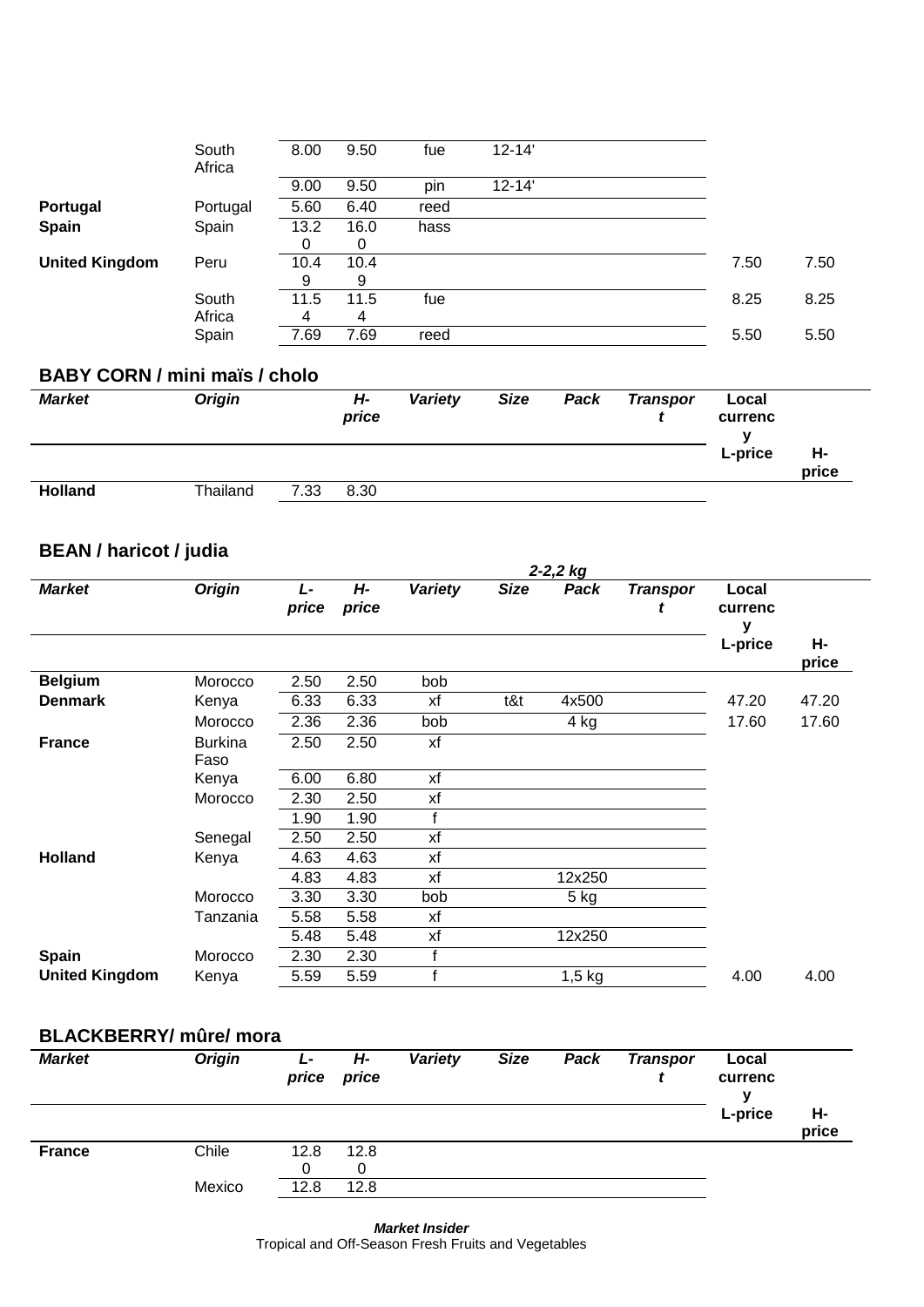| <b>United Kingdom</b> | Mexico | 16.5 20.1 |  | 11.84 | 14.40 |
|-----------------------|--------|-----------|--|-------|-------|
|                       |        |           |  |       |       |

# **BLUEBERRY/ myrtille/ arandano**

|                       |               | by sea     |             |         |             |      |                 |                       |             |  |  |  |
|-----------------------|---------------|------------|-------------|---------|-------------|------|-----------------|-----------------------|-------------|--|--|--|
| <b>Market</b>         | <b>Origin</b> | Ŀ<br>price | H-<br>price | Variety | <b>Size</b> | Pack | <b>Transpor</b> | Local<br>currenc<br>ν |             |  |  |  |
|                       |               |            |             |         |             |      |                 | L-price               | Н-<br>price |  |  |  |
| <b>France</b>         | Chile         | 9.60       | 9.60        |         |             |      |                 |                       |             |  |  |  |
|                       | Morocco       | 11.2       | 11.2        |         |             |      |                 |                       |             |  |  |  |
|                       |               | 0          | $\Omega$    |         |             |      |                 |                       |             |  |  |  |
|                       | Peru          | 9.60       | 9.60        |         |             |      |                 |                       |             |  |  |  |
| <b>United Kingdom</b> | Chile         | 11.1       | 13.4        |         |             |      |                 | 8.00                  | 9.60        |  |  |  |
|                       |               | 9          | 3           |         |             |      |                 |                       |             |  |  |  |
|                       | Morocco       | 16.7       | 16.7        |         |             |      |                 | 12.00                 | 12.00       |  |  |  |
|                       |               | 8          | 8           |         |             |      |                 |                       |             |  |  |  |

# **CACTUS FIG / figue de barbarie / tuna**

| <b>Market</b>  | <b>Origin</b> | L-<br>price | H-<br>price | <b>Variety</b> | <b>Size</b> | Pack | <b>Transpor</b> | Local<br>currenc |             |
|----------------|---------------|-------------|-------------|----------------|-------------|------|-----------------|------------------|-------------|
|                |               |             |             |                |             |      |                 | L-price          | н-<br>price |
| <b>Holland</b> | Colombia      | 7.33        | 7.33        |                | 22'         |      |                 |                  |             |

#### **CARAMBOLA / carambole**

| 3,5 kg                |               |            |             |         |             |          |                      |                       |             |  |  |  |
|-----------------------|---------------|------------|-------------|---------|-------------|----------|----------------------|-----------------------|-------------|--|--|--|
| <b>Market</b>         | <b>Origin</b> | Ŀ<br>price | Н-<br>price | Variety | <b>Size</b> | Pack     | <b>Transpor</b><br>ı | Local<br>currenc<br>у |             |  |  |  |
|                       |               |            |             |         |             |          |                      | L-price               | Н-<br>price |  |  |  |
| <b>Denmark</b>        | Malaysia      | 6.29       | 6.29        |         | 12'         | $1,5$ kg |                      | 46.93                 | 46.93       |  |  |  |
| <b>France</b>         | Malaysia      | 4.86       | 4.86        |         | 20-24'      |          |                      |                       |             |  |  |  |
| <b>Holland</b>        | Malaysia      | 4.24       | 4.57        |         | 20-24'      |          |                      |                       |             |  |  |  |
|                       |               | 6.00       | 6.00        |         | $10 - 12'$  | $1,5$ kg |                      |                       |             |  |  |  |
| <b>Spain</b>          | Malaysia      | 6.30       | 6.30        |         |             |          |                      |                       |             |  |  |  |
| <b>United Kingdom</b> | Colombia      | 4.00       | 4.00        |         |             |          |                      | 2.86                  | 2.86        |  |  |  |
|                       | Israel        | 6.99       | 6.99        |         |             | 2 kg     |                      | 5.00                  | 5.00        |  |  |  |
|                       | Malaysia      | 4.39       | 4.39        |         |             |          |                      | 3.14                  | 3.14        |  |  |  |

# **CASSAVA / manioc / yuca**

| <b>Market</b>  | <b>Origin</b> | L-<br>price | H-<br>price | Variety | <b>Size</b> | Pack | <b>Transpor</b> | Local<br>currenc<br>v |             |
|----------------|---------------|-------------|-------------|---------|-------------|------|-----------------|-----------------------|-------------|
|                |               |             |             |         |             |      |                 | L-price               | Н-<br>price |
| <b>France</b>  | Costa<br>Rica | 1.35        | 1.35        |         |             |      |                 |                       |             |
| <b>Holland</b> | Costa<br>Rica | 0.99        | 1.22        |         |             |      |                 |                       |             |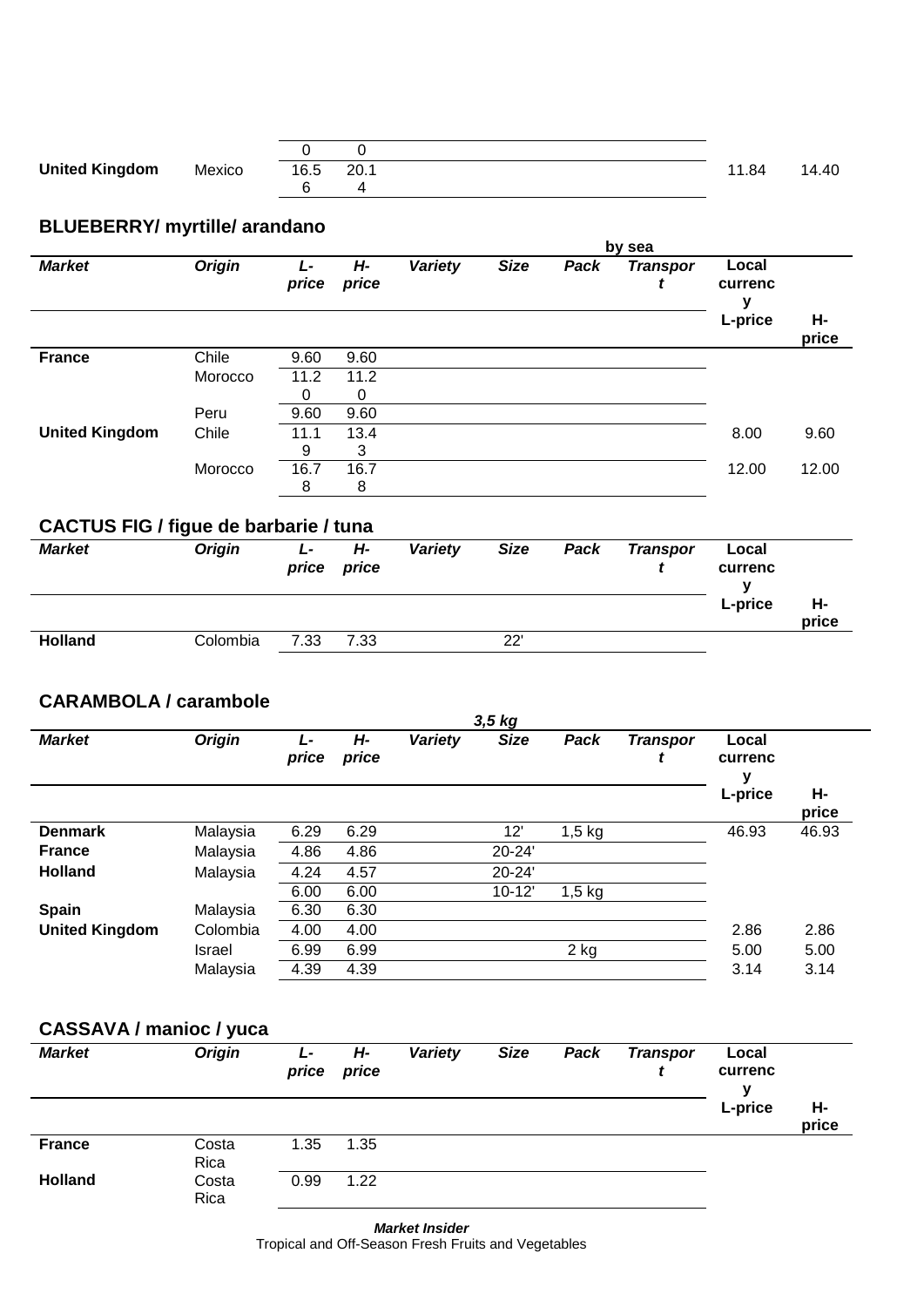### **CHAYOTE**

| <b>Market</b>  | <b>Origin</b> | L-<br>price | Н-<br>price | Variety | <b>Size</b> | Pack | <b>Transpor</b> | Local<br>currenc<br>v |             |
|----------------|---------------|-------------|-------------|---------|-------------|------|-----------------|-----------------------|-------------|
|                |               |             |             |         |             |      |                 | L-price               | Н-<br>price |
| <b>France</b>  | Costa<br>Rica | 1.50        | 1.50        |         |             |      |                 |                       |             |
| <b>Holland</b> | Costa<br>Rica | 1.63        | 1.63        |         |             |      |                 |                       |             |

#### **CHERRY / cerise / cereza**

| <b>Market</b>         | <b>Origin</b> | Ŀ<br>price | Н-<br>price | Variety | <b>Size</b> | Pack | <b>Transpor</b> | Local<br>currenc |             |
|-----------------------|---------------|------------|-------------|---------|-------------|------|-----------------|------------------|-------------|
|                       |               |            |             |         |             |      |                 | L-price          | н-<br>price |
| <b>United Kingdom</b> | Argentina     | 5.59       | 5.59        |         |             |      |                 | 4.00             | 4.00        |

# **CHILLI / piment / ajie**

|                       |               |             |             |         | $2$ kg      |        |                      |                  |             |
|-----------------------|---------------|-------------|-------------|---------|-------------|--------|----------------------|------------------|-------------|
| <b>Market</b>         | <b>Origin</b> | L-<br>price | Н-<br>price | Variety | <b>Size</b> | Pack   | <b>Transpor</b><br>τ | Local<br>currenc |             |
|                       |               |             |             |         |             |        |                      | L-price          | Н-<br>price |
| <b>Denmark</b>        | Kenya         | 10.6<br>2   | 10.6<br>2   | hab     |             |        |                      | 79.20            | 79.20       |
| <b>France</b>         | Martinique    | 8.50        | 8.50        | lan     |             |        |                      |                  |             |
|                       | Morocco       | 1.80        | 1.80        | gr      |             |        |                      |                  |             |
| <b>Holland</b>        | Israel        | 7.25        | 7.25        | jal r   |             |        |                      |                  |             |
|                       |               | 5.50        | 5.50        | jal gr  |             |        |                      |                  |             |
|                       | Peru          | 13.0        | 13.0        | aji y,  |             | $1$ kg |                      |                  |             |
|                       |               | 0           | $\Omega$    | rocoto  |             |        |                      |                  |             |
|                       | Uganda        | 9.75        | 9.75        | r raw   |             |        |                      |                  |             |
|                       | Zimbabwe      | 7.77        | 7.77        | r raw   |             | 3 kg   |                      |                  |             |
| <b>United Kingdom</b> | Morocco       | 2.45        | 2.45        | gr      |             |        |                      | 1.75             | 1.75        |
|                       |               |             |             |         |             |        |                      |                  |             |

### **COCONUT / noix de coco / coco**

|                |               |             |             |                | price per bag/sac - |       | by sea          |                  |             |
|----------------|---------------|-------------|-------------|----------------|---------------------|-------|-----------------|------------------|-------------|
| <b>Market</b>  | <b>Origin</b> | L-<br>price | Н-<br>price | <b>Variety</b> | <b>Size</b>         | Pack  | <b>Transpor</b> | Local<br>currenc |             |
|                |               |             |             |                |                     |       |                 | L-price          | н-<br>price |
| <b>Denmark</b> | Côte          | 13.7        | 13.7        |                | 50'                 |       |                 | 102.40           | 102.4       |
|                | d'Ivoire      | 2           | 2           |                |                     |       |                 |                  | 0           |
| <b>France</b>  | Côte          | 10.0        | 10.0        |                | 15'                 |       |                 |                  |             |
|                | d'Ivoire      |             | 0           |                |                     |       |                 |                  |             |
| <b>Holland</b> | Costa         | 15.5        | 15.5        | young          | 8'                  | 12 kg |                 |                  |             |
|                | Rica          | 0           | 0           |                |                     |       |                 |                  |             |
|                | Côte          | 7.00        | 10.0        |                | 15'                 |       |                 |                  |             |
|                | d'Ivoire      |             | 0           |                |                     |       |                 |                  |             |

*Market Insider* Tropical and Off-Season Fresh Fruits and Vegetables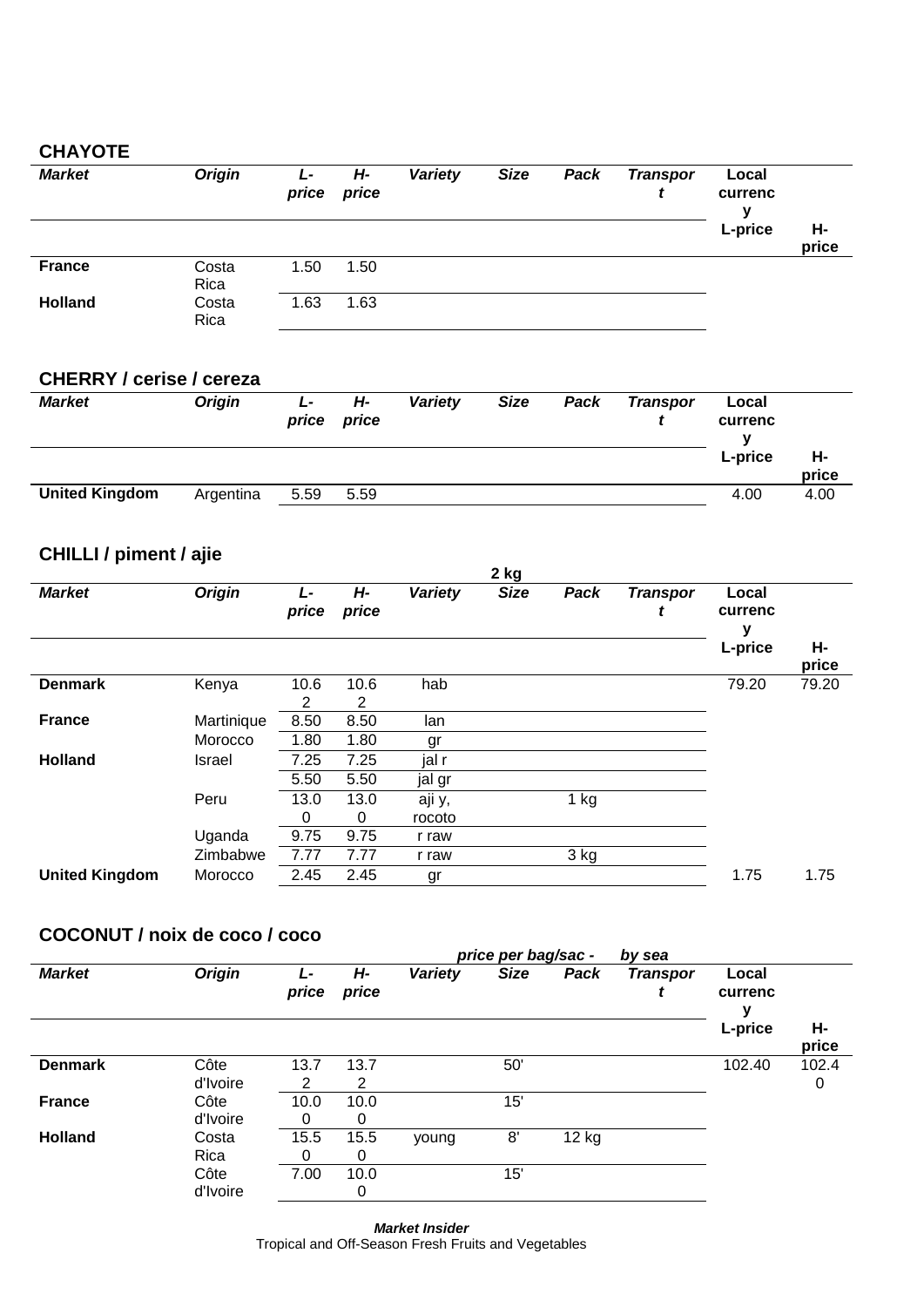|                       |               | 12.5<br>$\pmb{0}$ | 14.1<br>5        |                | 40'         |                   |                      |                       |             |
|-----------------------|---------------|-------------------|------------------|----------------|-------------|-------------------|----------------------|-----------------------|-------------|
|                       |               | 12.5              | 13.5             |                | 50'         |                   |                      |                       |             |
|                       |               | $\pmb{0}$         | 0                |                |             |                   |                      |                       |             |
|                       | Dominican     | 23.3              | 23.3             |                | 40'         |                   |                      |                       |             |
|                       | Rep.          | $\pmb{0}$         | 0                |                | 9'          |                   |                      |                       |             |
|                       | Thailand      | 12.7<br>0         | 12.7<br>0        | young          |             | 8,5 kg            |                      |                       |             |
| Spain                 | Côte          | 0.65              | 0.65             |                |             | kg                |                      |                       |             |
|                       | d'Ivoire      |                   |                  |                |             |                   |                      |                       |             |
| <b>United Kingdom</b> | Côte          | 13.2              | 13.2             |                | 50'         |                   |                      | 9.50                  | 9.50        |
|                       | d'Ivoire      | 9                 | $\boldsymbol{9}$ |                |             |                   |                      |                       |             |
|                       | Dominican     | 16.7              | 16.7             |                | 25'         |                   |                      | 12.00                 | 12.00       |
|                       | Rep.          | 8                 | 8                |                |             |                   |                      |                       |             |
|                       | Sri Lanka     | 11.1              | 11.1             |                | 25'         |                   |                      | 8.00                  | 8.00        |
|                       |               | 9                 | 9                |                |             |                   |                      |                       |             |
| <b>CURUBA</b>         |               |                   |                  |                |             |                   |                      |                       |             |
| <b>Market</b>         | <b>Origin</b> | $L -$<br>price    | $H -$<br>price   | <b>Variety</b> | <b>Size</b> | Pack              | <b>Transpor</b><br>t | Local<br>currenc<br>y |             |
|                       |               |                   |                  |                |             |                   |                      | L-price               | н-          |
|                       |               |                   |                  |                |             |                   |                      |                       | price       |
|                       |               |                   |                  |                |             |                   |                      |                       |             |
| <b>Holland</b>        | Colombia      | 11.4<br>3         | 11.4<br>3        |                |             | 1,4 kg            |                      |                       |             |
| DATE / datte / dátil  |               |                   |                  |                |             | 5 <sub>kg</sub>   |                      |                       |             |
| <b>Market</b>         | <b>Origin</b> | $L -$<br>price    | $H -$<br>price   | <b>Variety</b> | <b>Size</b> | Pack              | <b>Transpor</b><br>t | Local<br>currenc      |             |
|                       |               |                   |                  |                |             |                   |                      | y<br>L-price          | н-<br>price |
| <b>France</b>         | Algeria       | 5.50              | 5.50             | deglet         |             |                   |                      |                       |             |
| <b>Holland</b>        | Iran          | 3.30              | 3.30             | mozafati       |             | 12x500            |                      |                       |             |
|                       | Israel        | 8.00              | 8.80             | medjool        |             |                   |                      |                       |             |
|                       |               | 7.20              | 7.60             | medjool        |             |                   |                      |                       |             |
|                       | Peru          | 6.60              | 6.60             | barhi          |             | $5$ kg            |                      |                       |             |
|                       |               | 6.00              | 6.00             | medjool        |             | $\overline{2}$ kg |                      |                       |             |
|                       | Tunisia       | 1.75              | 1.75             | kenta          |             | 24x200            |                      |                       |             |
|                       |               | 2.75              | 2.75             | sdls           |             | 5 kg              |                      |                       |             |
| Spain                 | Tunisia       | 2.10              | 2.10             |                |             |                   |                      |                       |             |
| <b>United Kingdom</b> | Algeria       | 1.54              | 1.54             |                |             | 30x227            |                      | 1.10                  | 1.10        |
|                       | Israel        | 7.97              | 7.97             |                |             |                   |                      | 5.70                  | 5.70        |
|                       | Tunisia       | 2.18              | 2.18             |                |             | 24x200            |                      | 1.56                  | 1.56        |
| <b>DURIAN</b>         |               |                   |                  |                |             |                   |                      |                       |             |

|                |          |      | $P^{\prime}$ |      | -------- |             |
|----------------|----------|------|--------------|------|----------|-------------|
|                |          |      |              |      | L-price  | H-<br>price |
| <b>Holland</b> | Thailand | 10.0 | 10.0         | 5 kg |          |             |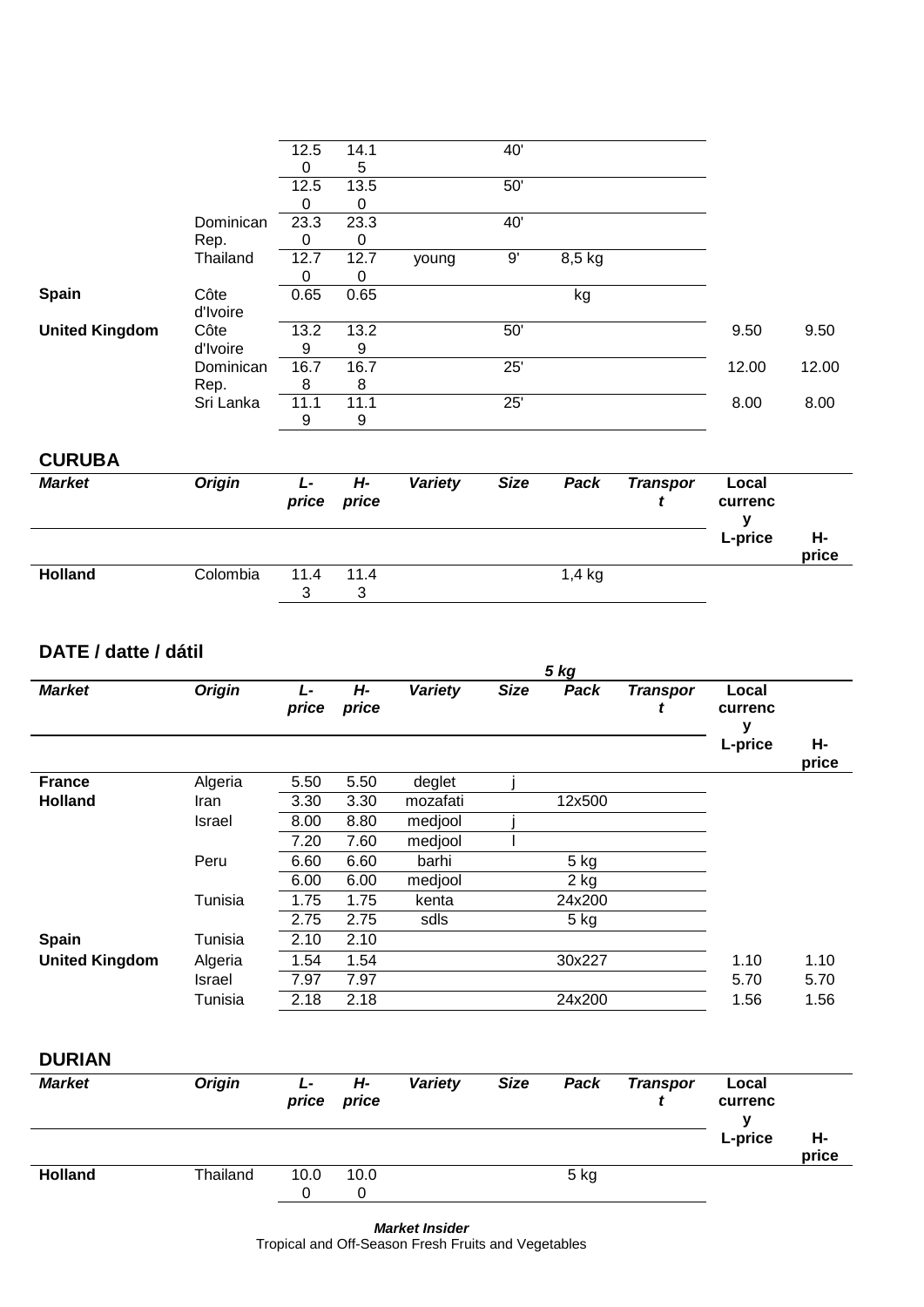#### **EDDOE**

| <b>Market</b>  | <b>Origin</b> | L-<br>price | Н-<br>price | Variety | <b>Size</b> | Pack                 | <b>Transpor</b> | Local<br>currenc<br>v |             |
|----------------|---------------|-------------|-------------|---------|-------------|----------------------|-----------------|-----------------------|-------------|
|                |               |             |             |         |             |                      |                 | L-price               | Н-<br>price |
| <b>France</b>  | Costa<br>Rica | 2.50        | 2.50        | taro    |             |                      |                 |                       |             |
| <b>Holland</b> | Costa<br>Rica | 1.70        | 1.77        |         |             | $10 - 15 -$<br>18 kg |                 |                       |             |

#### **FEIJOA**

| <b>Market</b>  | <b>Origin</b> | L-<br>price | Н-<br>price | Variety | <b>Size</b> | Pack | <b>Transpor</b> | Local<br>currenc |             |
|----------------|---------------|-------------|-------------|---------|-------------|------|-----------------|------------------|-------------|
|                |               |             |             |         |             |      |                 | L-price          | н-<br>price |
| <b>Holland</b> | Colombia      | 8.50        | 9.15        |         |             |      |                 |                  |             |

# **FIG / figue / higo**

|                       | price per ctn |            |             |         |             |      |                 |                       |             |  |  |  |
|-----------------------|---------------|------------|-------------|---------|-------------|------|-----------------|-----------------------|-------------|--|--|--|
| <b>Market</b>         | <b>Origin</b> | Ŀ<br>price | Н-<br>price | Variety | <b>Size</b> | Pack | <b>Transpor</b> | Local<br>currenc<br>v |             |  |  |  |
|                       |               |            |             |         |             |      |                 | L-price               | Н-<br>price |  |  |  |
| <b>Denmark</b>        | Brazil        | 8.36       | 8.36        |         | 24'         |      |                 | 62.40                 | 62.40       |  |  |  |
| <b>France</b>         | <b>Brazil</b> | 6.60       | 6.60        |         | 24'         |      |                 |                       |             |  |  |  |
| <b>Holland</b>        | Brazil        | 9.50       | 9.50        |         | 24'         |      |                 |                       |             |  |  |  |
| <b>United Kingdom</b> | <b>Brazil</b> | 8.04       | 8.04        |         | 24'         |      |                 | 5.75                  | 5.75        |  |  |  |

# **GARLIC / ail / ajo**

| <b>Market</b>  | <b>Origin</b> | Ŀ<br>price   | H-<br>price  | Variety | <b>Size</b>       | Pack | <b>Transpor</b> | Local<br>currenc |             |
|----------------|---------------|--------------|--------------|---------|-------------------|------|-----------------|------------------|-------------|
|                |               |              |              |         |                   |      |                 | L-price          | Н-<br>price |
| <b>France</b>  | Egypt         | 2.30         | 2.30         |         | 60-80<br>mm.      |      |                 |                  |             |
| <b>Holland</b> | Egypt         | 2.88<br>2.12 | 2.88<br>2.12 |         | $40'60+$<br>$50+$ |      |                 |                  |             |

|                | GINGER / gingembre / jengibre |                    |             |         |             | 13 kg |                 |                  |             |
|----------------|-------------------------------|--------------------|-------------|---------|-------------|-------|-----------------|------------------|-------------|
| <b>Market</b>  | <b>Origin</b>                 | $L^{\pm}$<br>price | Н-<br>price | Variety | <b>Size</b> | Pack  | <b>Transpor</b> | Local<br>currenc |             |
|                |                               |                    |             |         |             |       |                 | L-price          | н-<br>price |
| <b>Denmark</b> | China                         | 1.39               | 1.39        |         |             |       |                 | 10.34            | 10.34       |
| <b>France</b>  | China                         | 2.30               | 2.30        |         |             |       |                 |                  |             |
| <b>Holland</b> | China                         | 1.48               | 1.48        |         |             |       |                 |                  |             |
|                | Thailand                      | 1.75               | 2.38        |         |             |       |                 |                  |             |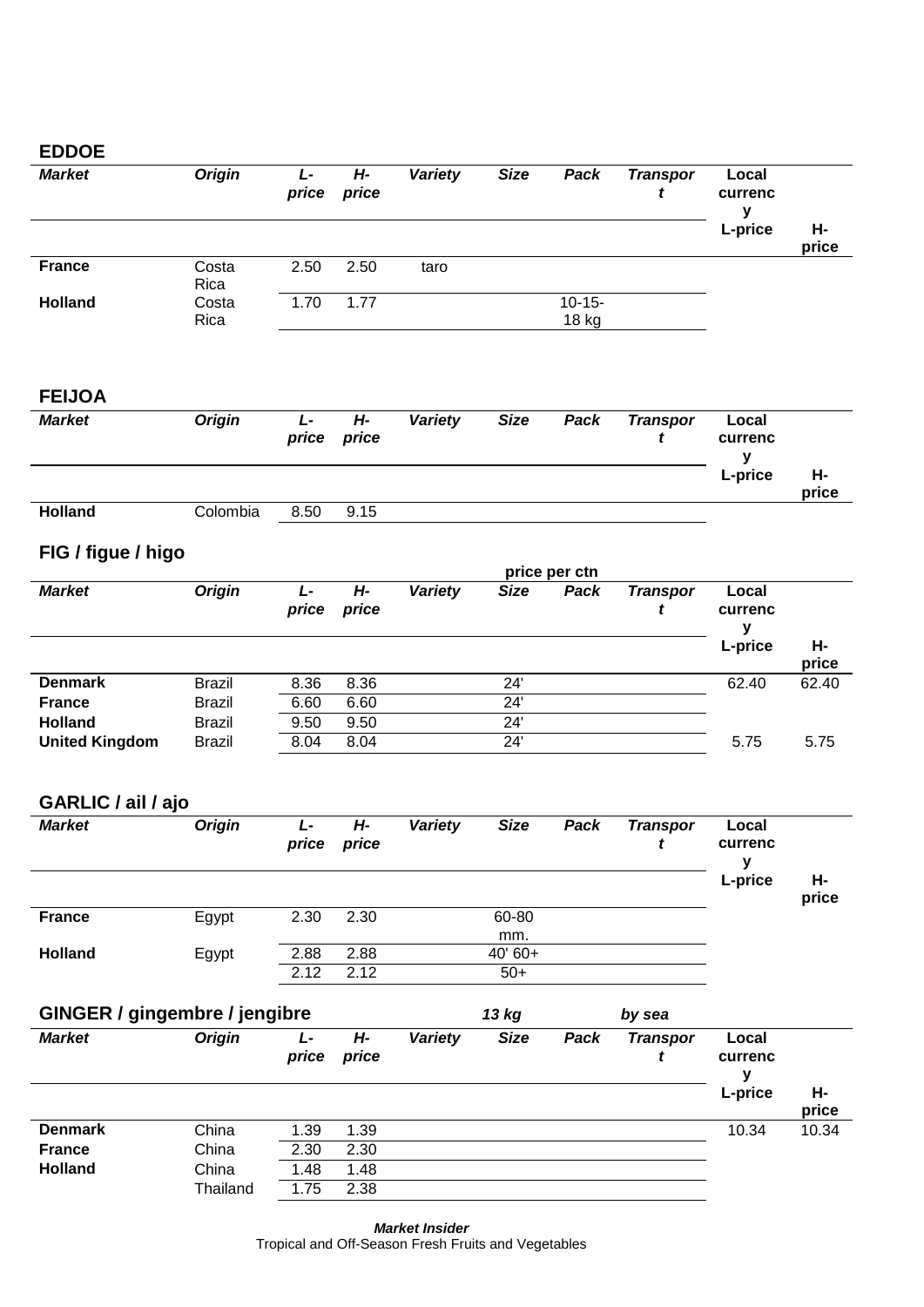| <b>United Kingdom</b> | China   | 2.15      | 2.80   | .54 | 2.00 |
|-----------------------|---------|-----------|--------|-----|------|
|                       | hailand | <b>51</b> | $\sim$ | .08 | .08  |

#### **GRANADILLA / grenadille**

| <b>Market</b>  | <b>Origin</b> | L-<br>price | H-<br>price | Variety | <b>Size</b> | Pack | <b>Transpor</b> | Local<br>currenc |             |
|----------------|---------------|-------------|-------------|---------|-------------|------|-----------------|------------------|-------------|
|                |               |             |             |         |             |      |                 | L-price          | Н-<br>price |
| <b>Holland</b> | Colombia      | 8.75        | 9.95        |         |             |      |                 |                  |             |
|                | Ecuador       | 8.75        | 8.75        |         |             |      |                 |                  |             |

| <b>GRAPE / raisin / uva</b> |                 |                |                | 4.5             |                | sea /truck |                      |                       |             |
|-----------------------------|-----------------|----------------|----------------|-----------------|----------------|------------|----------------------|-----------------------|-------------|
| <b>Market</b>               | <b>Origin</b>   | $L -$<br>price | $H -$<br>price | Variety         | <b>Size</b>    | Pack       | <b>Transpor</b><br>t | Local<br>currenc<br>У |             |
|                             |                 |                |                |                 |                |            |                      | L-price               | Н-<br>price |
| <b>Denmark</b>              | Chile           | 2.98           | 2.98           | rglo            | x <sub>l</sub> |            |                      | 22.22                 | 22.22       |
|                             | India           | 2.62           | 2.62           | tms             |                |            |                      | 19.56                 | 19.56       |
| <b>France</b>               | Chile           | 2.50           | 3.40           | tms             |                |            |                      |                       |             |
|                             |                 | 2.00           | 2.00           | cri             |                |            |                      |                       |             |
|                             |                 | 2.00           | 2.00           | rib             |                | 8 kg       |                      |                       |             |
|                             |                 | 2.30           | 2.30           | rglo            |                |            |                      |                       |             |
|                             |                 | 1.80           | 1.80           | rglo            |                | 8 kg       |                      |                       |             |
|                             | India           | 2.30           | 2.30           | tms             |                |            |                      |                       |             |
|                             | Peru            | 2.50           | 2.50           | rglo            |                |            |                      |                       |             |
|                             |                 | 1.70           | 1.70           | rglo            |                | 8 kg       |                      |                       |             |
|                             | South<br>Africa | 1.90           | 1.90           | dau             |                |            |                      |                       |             |
|                             |                 | 2.80           | 2.80           | cri             |                |            |                      |                       |             |
|                             |                 | 1.80           | 1.80           | rglo            |                | 8 kg       |                      |                       |             |
|                             |                 | 2.00           | 2.00           | autumn<br>royal |                |            |                      |                       |             |
|                             |                 | 1.80           | 1.80           | alp             |                |            |                      |                       |             |
|                             |                 | 1.90           | 1.90           | bar             |                |            |                      |                       |             |
|                             |                 | 1.80           | 1.80           | bon             |                |            |                      |                       |             |
|                             |                 | 2.00           | 2.00           | roc             |                |            |                      |                       |             |
| Germany                     | Chile           | 2.00           | 2.22           | cri             |                |            |                      |                       |             |
|                             | India           | 2.00           | 2.22           | tms             |                |            |                      |                       |             |
|                             | South<br>Africa | 1.11           | 1.33           | dbh             |                |            |                      |                       |             |
| <b>Holland</b>              | Chile           | 2.78           | 2.78           | tms             |                |            |                      |                       |             |
|                             |                 | 2.32           | 2.68           | tms             |                | 8,2 kg     |                      |                       |             |
|                             |                 | 2.44           | 2.44           | cri             |                |            |                      |                       |             |
|                             |                 | 2.25           | 2.25           | cri             |                | 8,2 kg     |                      |                       |             |
|                             |                 | 3.39           | 3.39           | cri             |                | 11x500     |                      |                       |             |
|                             |                 | 2.08           | 2.13           | rglo            |                | 8,2 kg     |                      |                       |             |
|                             |                 | 2.11           | 2.11           | rib             |                |            |                      |                       |             |
|                             | India           | 2.33           | 2.33           | tms             |                |            |                      |                       |             |
|                             |                 | 2.30           | 2.60           | tms             |                | 10x500     |                      |                       |             |
|                             | South<br>Africa | 1.89           | 1.89           | dau             |                |            |                      |                       |             |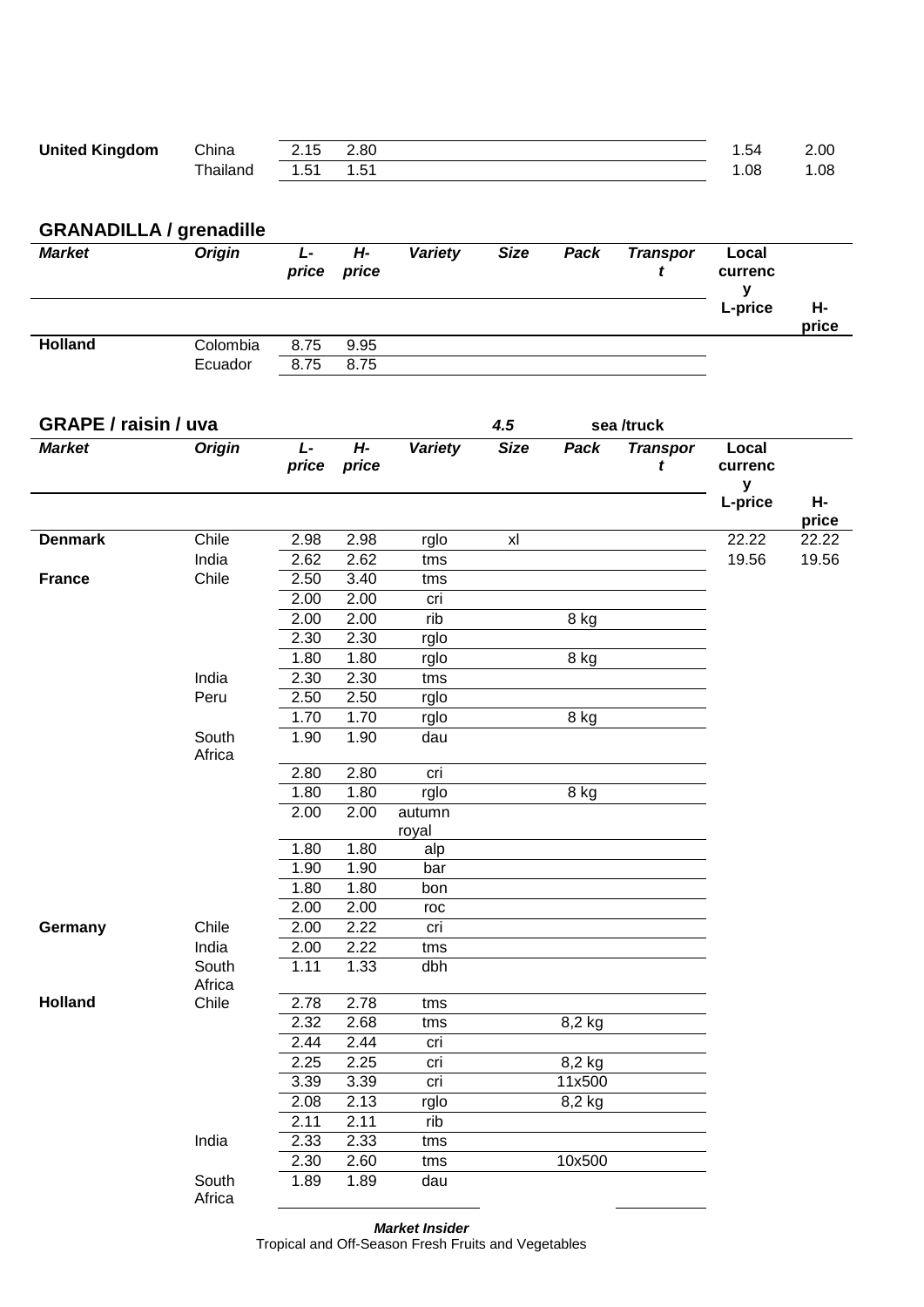|                       |        | 2.56 | 2.67 | cri  |        |      |      |
|-----------------------|--------|------|------|------|--------|------|------|
|                       |        | 2.00 | 2.22 | bar  |        |      |      |
|                       |        | 2.11 | 2.11 | bon  |        |      |      |
|                       |        | 2.11 | 2.11 | roc  |        |      |      |
| Portugal              | Chile  | 2.60 | 2.60 | wh   |        |      |      |
|                       |        | 2.00 | 2.20 | pk   |        |      |      |
| <b>Spain</b>          | South  | 2.45 | 2.45 | wh   |        |      |      |
|                       | Africa |      |      |      |        |      |      |
|                       |        | 2.18 | 2.18 | r    |        |      |      |
| <b>United Kingdom</b> | Chile  | 4.66 | 4.66 | tms  |        | 3.33 | 3.33 |
|                       |        | 3.40 | 3.40 | sgr  | 8,2 kg | 2.43 | 2.43 |
|                       |        | 2.90 | 2.90 | cri  |        | 2.07 | 2.07 |
|                       |        | 2.13 | 2.13 | rglo | 8,2 kg | 1.52 | 1.52 |
|                       | India  | 2.80 | 2.80 | tms  |        | 2.00 | 2.00 |
|                       |        | 4.45 | 4.45 | cri  |        | 3.18 | 3.18 |
|                       | Peru   | 2.41 | 2.41 | cri  |        | 1.72 | 1.72 |
|                       | South  | 2.36 | 2.36 | dau  |        | 1.69 | 1.69 |
|                       | Africa |      |      |      |        |      |      |
|                       |        | 2.80 | 2.80 | tms  |        | 2.00 | 2.00 |
|                       |        | 3.34 | 3.34 | rglo |        | 2.39 | 2.39 |
|                       |        | 2.64 | 2.64 | bar  |        | 1.89 | 1.89 |
|                       |        |      |      |      |        |      |      |

# **GUAVA / goyave / guayaba**

| - -<br><b>Market</b>  | <b>Origin</b> | Ŀ<br>price | Н-<br>price | Variety | <b>Size</b> | Pack | <b>Transpor</b> | Local<br>currenc<br>v |             |
|-----------------------|---------------|------------|-------------|---------|-------------|------|-----------------|-----------------------|-------------|
|                       |               |            |             |         |             |      |                 | L-price               | Н-<br>price |
| <b>Holland</b>        | <b>Brazil</b> | 5.94       | 6.50        |         |             |      |                 |                       |             |
| <b>United Kingdom</b> | <b>Brazil</b> | 3.96       | 3.96        |         |             |      |                 | 2.83                  | 2.83        |

## **HORNED MELON/ concombre africain/ melano**

| <b>Market</b>  | <b>Origin</b> | Ŀ<br>price | Н-<br>price | Variety | <b>Size</b> | Pack | <b>Transpor</b> | Local<br>currenc<br>v |             |
|----------------|---------------|------------|-------------|---------|-------------|------|-----------------|-----------------------|-------------|
|                |               |            |             |         |             |      |                 | L-price               | Н-<br>price |
| <b>Holland</b> | Ecuador       | 4.43       | 4.43        |         | 8'          |      |                 |                       |             |

**JACKFRUIT**

| <b>Market</b>  | <b>Origin</b>     | Ŀ<br>price | Н-<br>price | Variety    | <b>Size</b> | Pack | <b>Transpor</b> | Local<br>currenc |             |
|----------------|-------------------|------------|-------------|------------|-------------|------|-----------------|------------------|-------------|
|                |                   |            |             |            |             |      |                 | L-price          | Н-<br>price |
| <b>Holland</b> | Dominican<br>Rep. | 4.07       | 4.07        | breadfruit |             | 7 kg |                 |                  |             |
|                | Thailand          | 6.25       | 6.25        |            |             | 8 kg |                 |                  |             |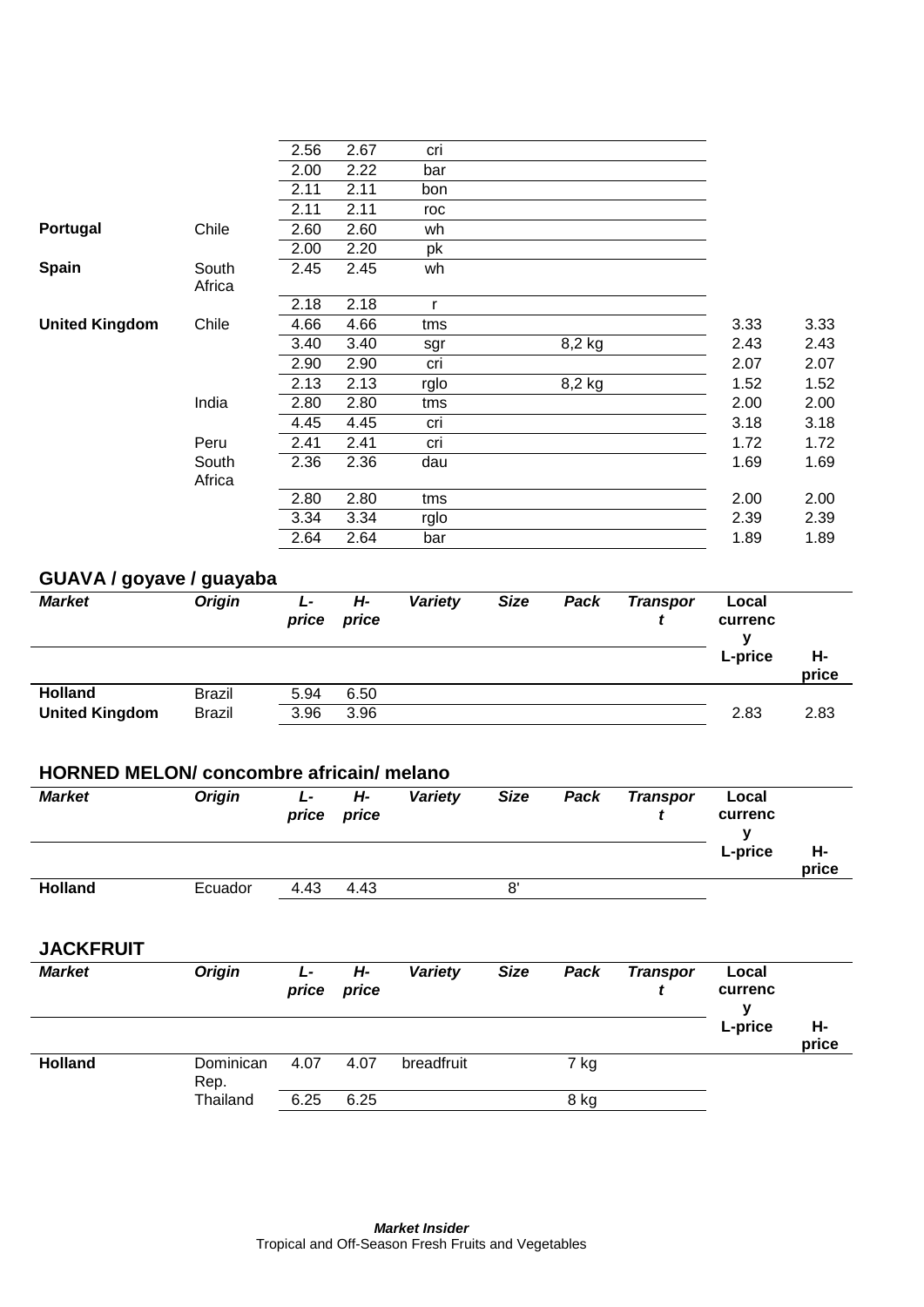| KAKI-PERSIMMON / kaki / caqui             |                           |                |                |                | 2,5 kg      |                  |                      |                                  |                |
|-------------------------------------------|---------------------------|----------------|----------------|----------------|-------------|------------------|----------------------|----------------------------------|----------------|
| <b>Market</b>                             | <b>Origin</b>             | L-<br>price    | H-<br>price    | Variety        | <b>Size</b> | Pack             | <b>Transpor</b><br>t | Local<br>currenc<br>y<br>L-price | Н-             |
| <b>Denmark</b>                            | <b>Brazil</b>             | 4.22           | 4.22           | sharon         | 15'         |                  |                      | 31.47                            | price<br>31.47 |
| <b>Holland</b>                            | <b>Brazil</b>             | 3.92           | 3.92           |                | $13 - 15'$  |                  |                      |                                  |                |
| <b>KIWI</b>                               |                           |                |                |                |             | price per carton | by sea               |                                  |                |
| <b>Market</b>                             | <b>Origin</b>             | $L -$<br>price | $H -$<br>price | Variety        | <b>Size</b> | Pack             | <b>Transpor</b><br>t | Local<br>currenc<br>y<br>L-price | н-             |
| <b>Spain</b>                              | Chile                     | 1.50           | 1.50           |                |             | kg               |                      |                                  | price          |
| <b>KUMQUAT / naranjita chína</b>          |                           |                |                |                |             |                  |                      |                                  |                |
| <b>Market</b>                             | <b>Origin</b>             | L-<br>price    | $H -$<br>price | <b>Variety</b> | <b>Size</b> | Pack             | <b>Transpor</b><br>t | Local<br>currenc<br>y            |                |
|                                           |                           |                |                |                |             |                  |                      | L-price                          | н-<br>price    |
| <b>United Kingdom</b>                     | Israel<br>South<br>Africa | 6.99<br>6.99   | 6.99<br>6.99   |                |             |                  |                      | 5.00<br>5.00                     | 5.00<br>5.00   |
| <b>LEMONGRASS/ Citronelle / Citronela</b> |                           |                |                |                |             |                  |                      |                                  |                |
| <b>Market</b>                             | <b>Origin</b>             | $L -$<br>price | $H -$<br>price | <b>Variety</b> | <b>Size</b> | Pack             | <b>Transpor</b><br>t | Local<br>currenc<br>y            |                |
|                                           |                           |                |                |                |             |                  |                      | L-price                          | н-<br>price    |
| <b>Holland</b><br><b>United Kingdom</b>   | Thailand<br>Thailand      | 6.17<br>5.25   | 6.17<br>5.25   |                |             |                  |                      | 3.75                             | 3.75           |
| LIME / citron vert / lima                 |                           |                |                |                |             | 4-4.5kg          |                      | by sea                           |                |
| <b>Market</b>                             | <b>Origin</b>             | $L -$<br>price | $H -$<br>price | <b>Variety</b> | <b>Size</b> | Pack             | <b>Transpor</b><br>t | Local<br>currenc<br>y            |                |
|                                           |                           |                |                |                |             |                  |                      | L-price                          | н-<br>price    |
| <b>Belgium</b>                            | <b>Brazil</b>             | 1.89           | 1.89           |                |             |                  |                      |                                  |                |
| <b>Denmark</b>                            | <b>Brazil</b>             | 2.00           | 2.00           |                | 54'         |                  |                      | 14.93                            | 14.93          |
|                                           | Mexico                    | 2.00           | 2.00           |                | 60'         |                  |                      | 14.93                            | 14.93          |
| <b>France</b>                             | <b>Brazil</b>             | 2.00<br>5.50   | 2.00<br>5.50   |                |             |                  | air                  |                                  |                |
| Germany                                   | <b>Brazil</b>             | 2.00           | 2.00           |                |             |                  |                      |                                  |                |
| <b>Holland</b>                            | <b>Brazil</b>             | 2.44           | 2.44           |                | 42-48'      |                  |                      |                                  |                |
|                                           |                           | 2.33           | 2.33           |                | 54-60'      |                  |                      |                                  |                |
| Portugal                                  | <b>Brazil</b>             | 1.50           | 2.30           |                |             |                  |                      |                                  |                |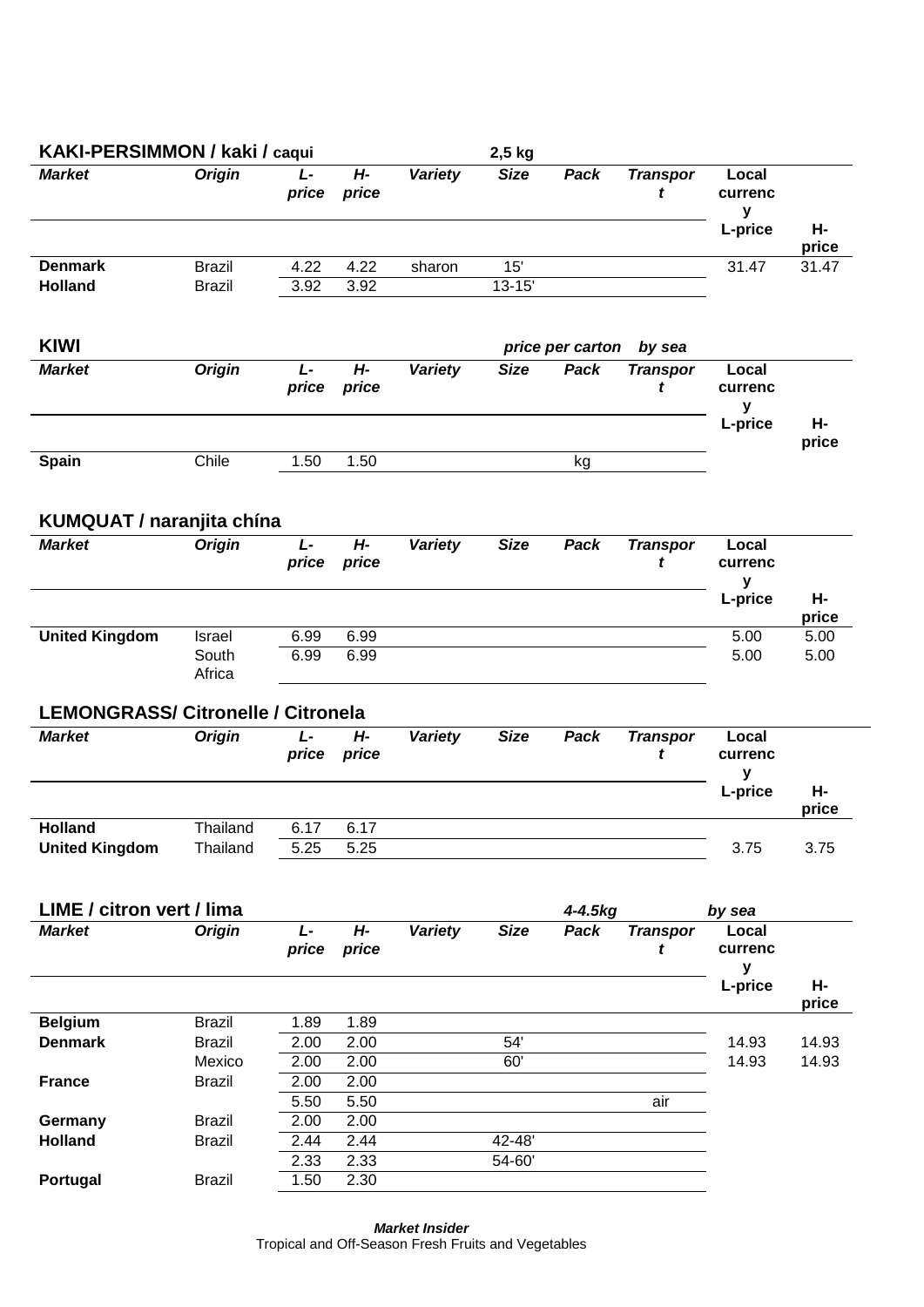| <b>Spain</b>          | Brazil | 1.90 | 1.90 |     |      |      |
|-----------------------|--------|------|------|-----|------|------|
|                       |        | 5.00 | 5.00 | aır |      |      |
| <b>United Kingdom</b> | Brazil | 1.94 | 1.94 |     | 1.39 | 1.39 |
|                       | Mexico | 2.01 | 2.01 |     | 1.44 | .44  |

# **LIMQUAT / naranjita chína**

| <b>Market</b>  | <b>Origin</b> | L-<br>price | Н-<br>price | <b>Variety</b> | <b>Size</b> | Pack | <b>Transpor</b> | Local<br>currenc |             |
|----------------|---------------|-------------|-------------|----------------|-------------|------|-----------------|------------------|-------------|
|                |               |             |             |                |             |      |                 | L-price          | н-<br>price |
| <b>Holland</b> | Peru          | 8.06        | 8.06        |                |             |      |                 |                  |             |

| <b>LYCHEE / litchi / lichi</b> |                 |            |             | by sea  |             |      |                 |                       |             |  |  |
|--------------------------------|-----------------|------------|-------------|---------|-------------|------|-----------------|-----------------------|-------------|--|--|
| <b>Market</b>                  | <b>Origin</b>   | Ŀ<br>price | H-<br>price | Variety | <b>Size</b> | Pack | <b>Transpor</b> | Local<br>currenc<br>v |             |  |  |
|                                |                 |            |             |         |             |      |                 | L-price               | Н-<br>price |  |  |
| <b>Holland</b>                 | Thailand        | 12.2<br>0  | 12.2<br>0   |         |             |      | air             |                       |             |  |  |
|                                |                 | 4.42       | 4.42        | longan  |             | 3 kg |                 |                       |             |  |  |
| <b>United Kingdom</b>          | South<br>Africa | 1.40       | 1.40        |         |             |      |                 | 1.00                  | 1.00        |  |  |

| <b>MANGO / mangue</b><br><b>Market</b> |             |             |                                      |             |          |                 |                       |                         |
|----------------------------------------|-------------|-------------|--------------------------------------|-------------|----------|-----------------|-----------------------|-------------------------|
| <b>Origin</b>                          | L-<br>price | H-<br>price | <b>Variety</b>                       | <b>Size</b> | Pack     | <b>Transpor</b> | Local<br>currenc<br>y |                         |
|                                        |             |             |                                      |             |          |                 |                       | н-<br>price             |
| Peru                                   | 2.95        | 2.95        |                                      | 9'          | rte      |                 | 22.00                 | 22.00                   |
| <b>Brazil</b>                          | 5.00        | 5.80        | kei, pal                             |             |          | air             |                       |                         |
| <b>Burkina</b><br>Faso                 | 2.80        | 2.80        | ame                                  |             |          | air             |                       |                         |
|                                        | 4.25        | 4.80        | ken                                  |             |          | air             |                       |                         |
| d'Ivoire                               | 5.00        |             | ken                                  |             |          | air             |                       |                         |
| Mali                                   | 2.70        | 3.00        | ame                                  |             |          | air             |                       |                         |
|                                        | 3.00        | 3.50        | val                                  |             |          | air             |                       |                         |
| Peru                                   | 1.80        | 2.00        | ken                                  |             |          |                 |                       |                         |
|                                        | 5.75        |             | ken, kei                             |             |          | air             |                       |                         |
| <b>Brazil</b>                          |             |             |                                      |             |          |                 |                       |                         |
| Peru                                   | 1.75        |             | ken, kei                             |             |          |                 |                       |                         |
| <b>Brazil</b>                          | 2.00        |             | atk                                  |             |          |                 |                       |                         |
|                                        | 1.63        | 1.63        | kei                                  | $6 - 7'$    |          |                 |                       |                         |
|                                        | 2.06        | 2.13        | pal                                  | 7'          |          |                 |                       |                         |
| Costa<br>Rica                          | 1.75        | 1.75        | atk                                  |             |          |                 |                       |                         |
| Nicaragua                              | 2.13        | 2.13        | kei                                  | $7 - 8'$    |          |                 |                       |                         |
| Thailand                               | 8.40        | 8.40        | nam                                  |             | 5 kg     | air             |                       |                         |
| <b>Brazil</b>                          | 3.00        | 3.10        |                                      |             |          |                 |                       |                         |
|                                        | Côte        | 1.00        | 5.80<br>5.75<br>1.75<br>1.88<br>2.00 | atk         | 8'<br>8' | 4 kg            |                       | by sea/truck<br>L-price |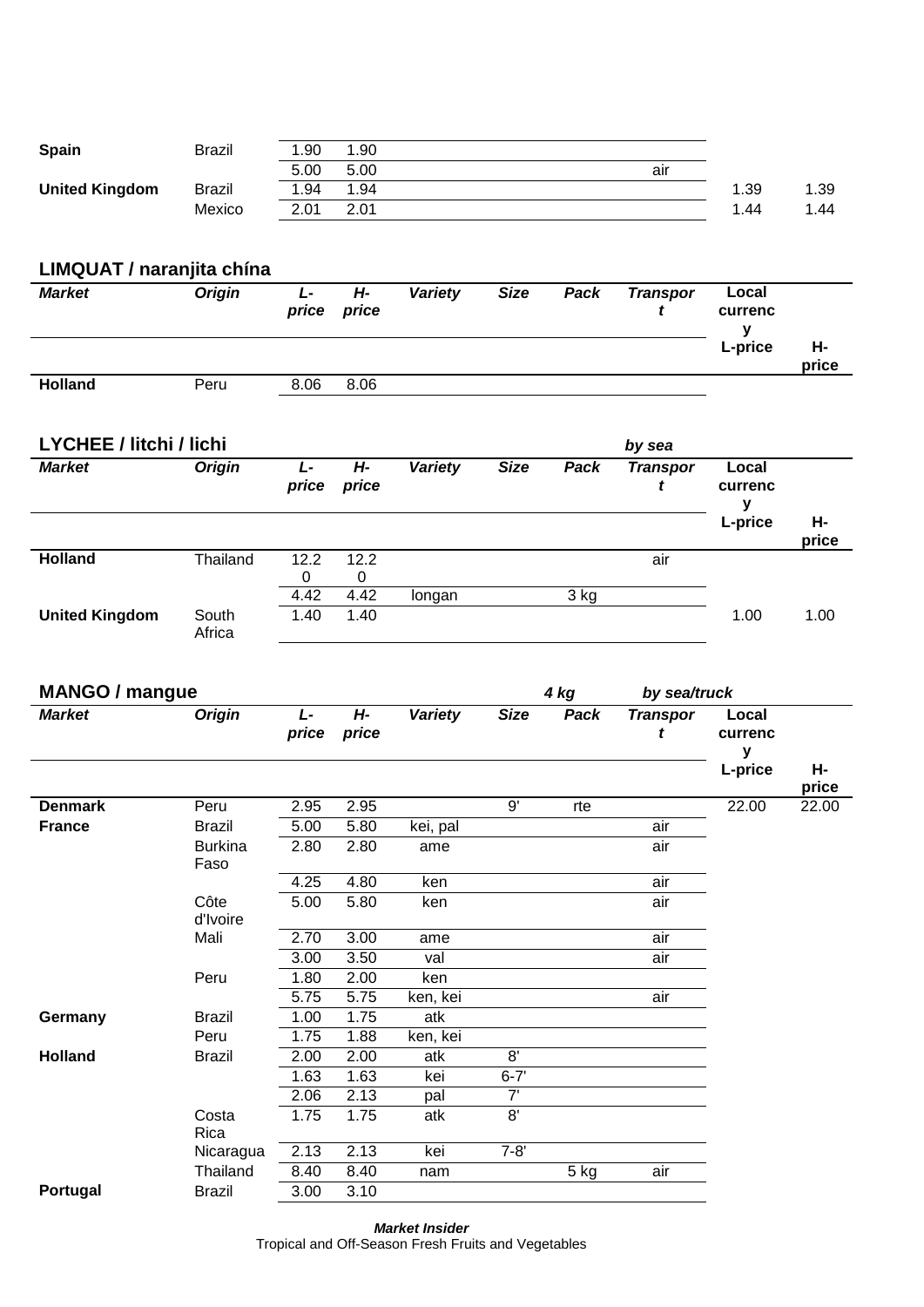| <b>Spain</b>          | Brazil    | 2.50 | 3.00 |     |      |        |
|-----------------------|-----------|------|------|-----|------|--------|
| <b>United Kingdom</b> | Brazil    | つ 44 | 211  | atk | . 51 | I C. I |
|                       | Nicaragua | 2.15 | 2.15 | kei | . 54 | 1.54   |

| <b>Market</b>               | <b>Origin</b>     | $\overline{L}$<br>price | $H -$<br>pric<br>e | <b>Variety</b> | <b>Size</b>    | Pack  | <b>Transpor</b><br>t | Local<br>currenc<br>y            |             |
|-----------------------------|-------------------|-------------------------|--------------------|----------------|----------------|-------|----------------------|----------------------------------|-------------|
|                             |                   |                         |                    |                |                |       |                      | L-price                          | Н-<br>price |
| <b>Holland</b>              | Indonesia         | 7.75                    | 9.15               |                |                |       |                      |                                  |             |
| <b>MELON</b> / melon/ melon |                   |                         |                    |                | <b>5 kg</b>    |       | by sea               |                                  |             |
| <b>Market</b>               | <b>Origin</b>     | L-<br>price             | $H -$<br>pric<br>e | <b>Variety</b> | <b>Size</b>    | Pack  | <b>Transpor</b><br>t | Local<br>currenc<br>$\mathbf{y}$ |             |
|                             |                   |                         |                    |                |                |       |                      | L-price                          | Н-<br>price |
| <b>Denmark</b>              | Costa<br>Rica     | 1.05                    | 1.05               | hdw            | $\overline{5}$ |       |                      | 7.84                             | 7.84        |
| <b>France</b>               | <b>Brazil</b>     | 0.75                    | 0.75               | hdw            | 8'             |       |                      |                                  |             |
|                             | Costa<br>Rica     | 1.40                    | 1.40               | can            | 5'             |       |                      |                                  |             |
|                             |                   | 0.80                    | 0.80               | hdw            | 8'             | 12 kg |                      |                                  |             |
|                             |                   | 0.85                    | 0.85               | piel           | $\overline{8}$ | 12 kg |                      |                                  |             |
|                             |                   | 0.95                    | 0.95               | gol            |                |       |                      |                                  |             |
|                             | Dominican<br>Rep. | 5.00                    | 5.00               | char y         |                |       | air                  |                                  |             |
|                             | Morocco           | 2.30                    | 2.80               | char gr        |                |       |                      |                                  |             |
|                             |                   | 1.00                    | 1.00               | gal            | 5'             |       |                      |                                  |             |
|                             | Panama            | 1.20                    | 1.20               | gal            | $\overline{5}$ |       |                      |                                  |             |
|                             |                   | 0.85                    | 0.85               | wat            |                |       |                      |                                  |             |
| <b>Holland</b>              | <b>Brazil</b>     | 1.70                    | 1.70               | gal            | 6'             |       |                      |                                  |             |
|                             |                   | 1.05                    | 1.05               | hdw            | $\overline{7}$ | 10 kg |                      |                                  |             |
|                             | Costa<br>Rica     | 1.50                    | 1.50               | can            | $5-6'$         |       |                      |                                  |             |
|                             |                   | 1.10                    | 1.10               | gal            | $\overline{4}$ |       |                      |                                  |             |
|                             |                   | 1.05                    | 1.05               | hdw            | $8 - 12'$      | 10 kg |                      |                                  |             |
|                             |                   | 1.40                    | 1.40               | piel           | 4/7'           | 10 kg |                      |                                  |             |
|                             |                   | 1.11                    | 1.11               | wat, gol       | $4 - 5'$       | 18 kg |                      |                                  |             |
|                             | Honduras          | 1.40                    | 1.60               | can            | 6'             |       |                      |                                  |             |
|                             |                   | 1.75                    | 1.75               | char           | 6'             |       |                      |                                  |             |
|                             |                   | 1.50                    | 1.50               | gal            | 5'             |       |                      |                                  |             |
|                             | Panama            | 0.95                    | 1.00               | hdw            | $7 - 8'$       | 10 kg |                      |                                  |             |

Portugal Morocco 1.10 1.20 gal **Spain Brazil 1.05 1.05 hdw** 

*Market Insider* **United Kingdom** Brazil 1.12 1.12 gal 0.80 0.80 0.80

1.40 1.40 piel 5-8' 10 kg 1.06 1.06 wat 3-7' 18 kg

# Tropical and Off-Season Fresh Fruits and Vegetables

1.05 1.05 piel 1.21 1.21 wat 1.29 1.29 gol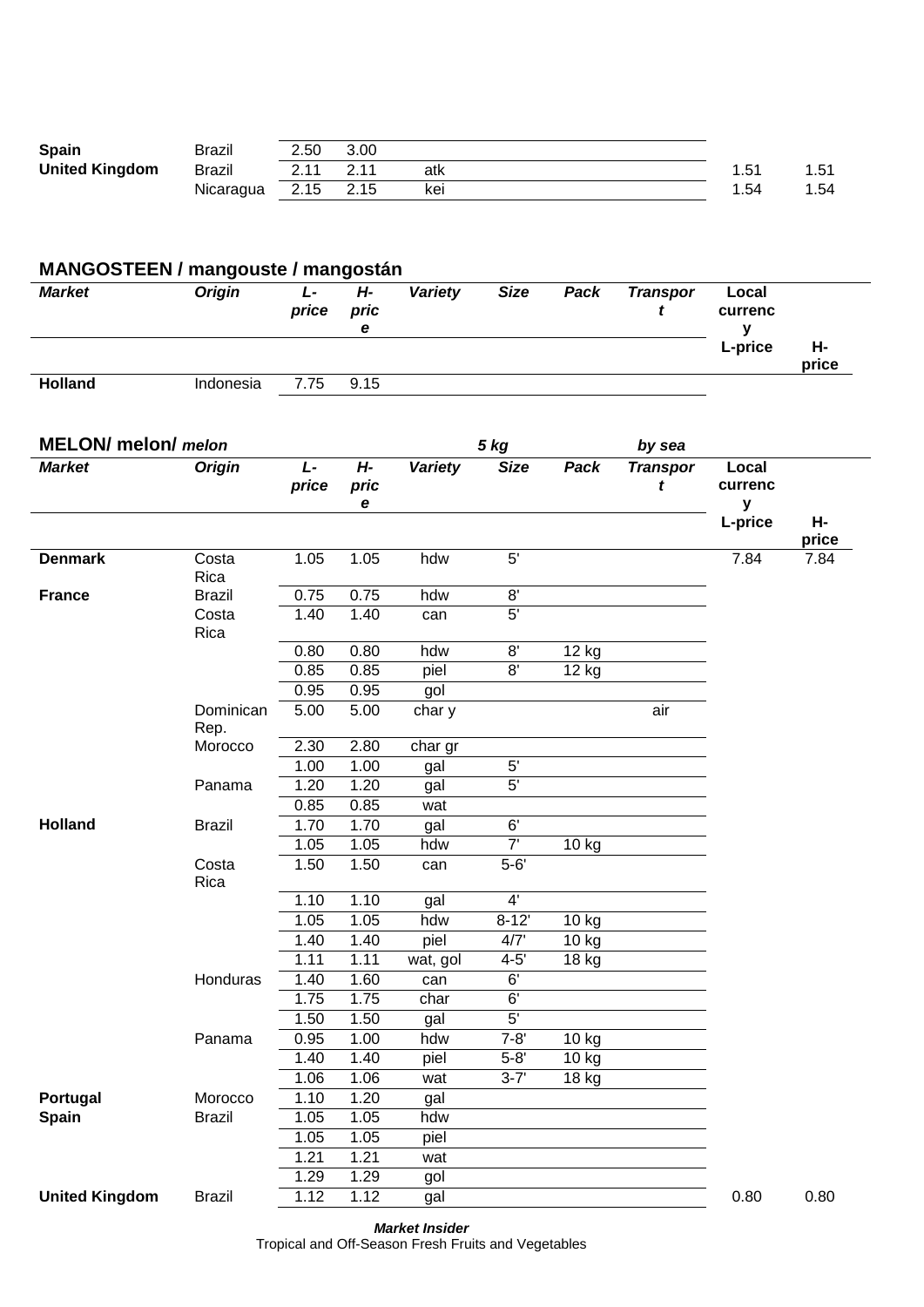|          | 0.98 | 0.98 | hdw  | $10$ kg     | 0.70 | 0.70 |
|----------|------|------|------|-------------|------|------|
|          | 1.23 | 1.23 | wat  | 3'<br>16 kg | 0.88 | 0.88 |
| Costa    | 1.54 | 1.54 | can  |             | 1.10 | 1.10 |
| Rica     |      |      |      |             |      |      |
|          | 1.54 | 1.54 | gal  |             | 1.10 | 1.10 |
|          | 1.22 | 1.22 | hdw  | $10$ kg     | 0.87 | 0.87 |
|          | 1.47 | 1.47 | piel | 10 kg       | 1.05 | 1.05 |
|          | 1.13 | 1.13 | wat  | 16 kg       | 0.81 | 0.81 |
| Honduras | 1.75 | 1.75 | can  |             | 1.25 | 1.25 |
|          | 1.82 | 1.82 | gal  |             | 1.30 | 1.30 |
| Morocco  | 1.96 | 1.96 | gal  |             | 1.40 | 1.40 |
| Panama   | 0.97 | 0.97 | hdw  | $10$ kg     | 0.69 | 0.69 |
|          | 1.40 | 1.40 | piel | $10$ kg     | 1.00 | 1.00 |
|          | 0.97 | 0.97 | wat  | 16 kg       | 0.69 | 0.69 |
|          |      |      |      |             |      |      |

# **MINI VEGETABLES/ mini lègumes/ mini hortaliza** *6x200 gr.*

| <b>Market</b>  | <b>Origin</b>   | L-<br>price | H-<br>pric<br>е | <b>Variety</b> | <b>Size</b> | Pack | <b>Transpor</b> | Local<br>currenc |             |
|----------------|-----------------|-------------|-----------------|----------------|-------------|------|-----------------|------------------|-------------|
|                |                 |             |                 |                |             |      |                 | L-price          | Н-<br>price |
| <b>Holland</b> | Kenya           | 10.42       | 10.4<br>2       | carrots        |             |      |                 |                  |             |
|                | South<br>Africa | 11.25       | 11.2<br>5       | cabbage        |             |      |                 |                  |             |
|                |                 | 10.17       | 11.5<br>0       | carrots        |             |      |                 |                  |             |
|                |                 | 11.25       | 11.2<br>5       | eggplant       |             |      |                 |                  |             |
|                |                 | 10.42       | 10.4<br>2       | courgette      |             |      |                 |                  |             |
|                |                 | 10.42       | 11.5<br>O       | leek           |             |      |                 |                  |             |
|                |                 | 10.00       | 11.5<br>0       | fennel         |             |      |                 |                  |             |
|                |                 | 10.42       | 11.5            | patisson       |             |      |                 |                  |             |
|                |                 |             | 0               | gr, y          |             |      |                 |                  |             |

# **NASHI - ASIAN PEAR / poire asiatique / pera asiatica**

| <b>Market</b>                  | <b>Origin</b>  | Ŀ<br>price   | Н-<br>pric<br>е | Variety | <b>Size</b> | Pack     | <b>Transpor</b> | Local<br>currenc |             |
|--------------------------------|----------------|--------------|-----------------|---------|-------------|----------|-----------------|------------------|-------------|
|                                |                |              |                 |         |             |          |                 | L-price          | н-<br>price |
| Germany                        | China          | 1.14         | 1.14            |         |             | $3,5$ kg |                 |                  |             |
| <b>Holland</b><br><b>Spain</b> | China<br>China | 2.10<br>1.10 | 2.10<br>1.10    |         | 16'         | 5 kg     |                 |                  |             |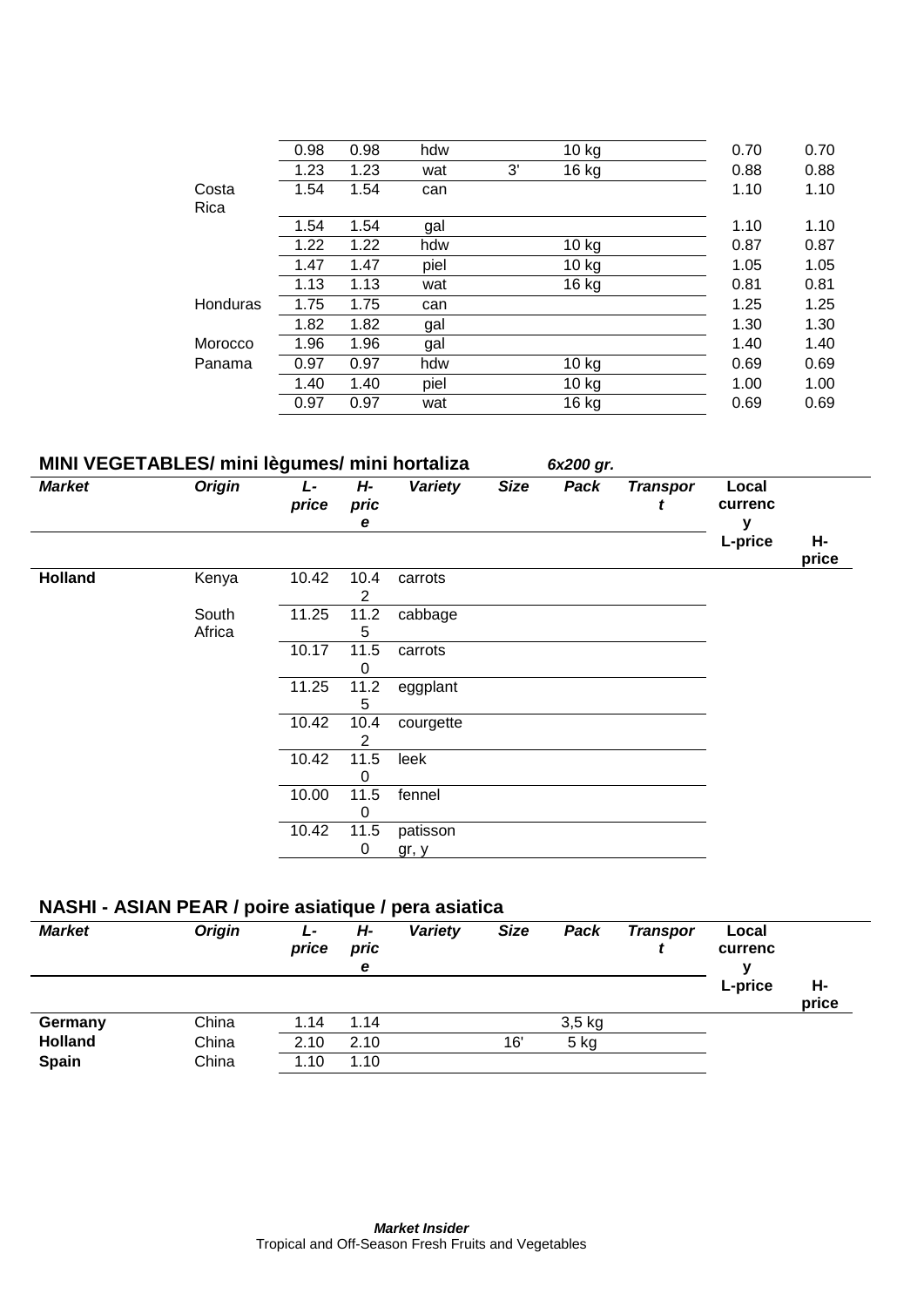| <b>NECTARINE/</b> nectarine/ nectarine |                 |             |                 |         |             |      | by sea          |                  |             |
|----------------------------------------|-----------------|-------------|-----------------|---------|-------------|------|-----------------|------------------|-------------|
| <b>Market</b>                          | <b>Origin</b>   | L-<br>price | H-<br>pric<br>е | Variety | <b>Size</b> | Pack | <b>Transpor</b> | Local<br>currenc |             |
|                                        |                 |             |                 |         |             |      |                 | L-price          | Н-<br>price |
| <b>Denmark</b>                         | South<br>Africa | 3.35        | 3.35            |         | 48'         |      |                 | 24.96            | 24.96       |
| <b>France</b>                          | Chile           | 1.50        | 1.50            | v       |             | 8 kg |                 |                  |             |
|                                        |                 | 1.80        | 1.80            | wh      |             | 8 kg |                 |                  |             |
|                                        | Peru            | 1.50        | 1.50            | v       |             | 4 kg |                 |                  |             |
| <b>United Kingdom</b>                  | Chile           | 1.68        | 1.68            |         |             | 5 kg |                 | 1.20             | 1.20        |

# **OKRA / gombo / quimbombó**

| -<br><b>Market</b>    | <b>Origin</b> | Ŀ<br>price | Н-<br>pric<br>е | Variety | <b>Size</b> | Pack | <b>Transpor</b> | Local<br>currenc<br>L-price | Н-<br>price |
|-----------------------|---------------|------------|-----------------|---------|-------------|------|-----------------|-----------------------------|-------------|
| <b>France</b>         | Jordan        | 5.60       | 5.60            |         |             |      |                 |                             |             |
| <b>Holland</b>        | Thailand      | 8.38       | 8.83            |         |             |      |                 |                             |             |
| <b>United Kingdom</b> | <b>Brazil</b> | 3.92       | 3.92            |         |             | 5 kg |                 | 2.80                        | 2.80        |
|                       | Thailand      | 6.29       | 6.29            |         |             |      |                 | 4.50                        | 4.50        |

| PAPAYA / papaya       |               |             |                 |         |             | $3,5$ kg |                 |                       |             |
|-----------------------|---------------|-------------|-----------------|---------|-------------|----------|-----------------|-----------------------|-------------|
| <b>Market</b>         | <b>Origin</b> | L-<br>price | Н-<br>pric<br>е | Variety | <b>Size</b> | Pack     | <b>Transpor</b> | Local<br>currenc<br>у |             |
|                       |               |             |                 |         |             |          |                 | L-price               | Н-<br>price |
| <b>Belgium</b>        | <b>Brazil</b> | 3.57        | 3.57            |         |             |          |                 |                       |             |
| <b>Denmark</b>        | Brazil        | 3.92        | 3.92            |         | 9'          |          |                 | 29.26                 | 29.26       |
| <b>France</b>         | Brazil        | 3.50        | 3.50            |         |             |          |                 |                       |             |
| <b>Holland</b>        | Brazil        | 3.57        | 3.57            |         | $8 - 9'$    |          |                 |                       |             |
|                       |               | 3.11        | 3.65            | formosa | $3 - 4'$    | $4,5$ kg |                 |                       |             |
|                       |               | 3.24        | 3.24            | formosa |             | 8 kg     |                 |                       |             |
|                       |               | 2.40        | 2.40            | sunrise | 12'         | 7,5 kg   | sea             |                       |             |
|                       | Ecuador       | 2.64        | 2.64            |         | $8 - 9'$    |          | sea             |                       |             |
|                       | Thailand      | 5.25        | 5.25            |         |             | 8 kg     |                 |                       |             |
| Portugal              | Brazil        | 2.90        | 2.90            |         |             |          | sea             |                       |             |
| <b>Spain</b>          | Brazil        | 1.90        | 1.90            |         |             |          | sea             |                       |             |
| <b>United Kingdom</b> | Brazil        | 4.28        | 4.28            |         |             | $4,5$ kg |                 | 3.06                  | 3.06        |

# **PASSION-FRUIT / fruit de la passion / maracuya**

| <b>Market</b>  | <b>Origin</b> | Ŀ<br>price | Н-<br>pric<br>e | Variety | <b>Size</b> | Pack | <b>Transpor</b> | Local<br>currenc<br>v |             |
|----------------|---------------|------------|-----------------|---------|-------------|------|-----------------|-----------------------|-------------|
|                |               |            |                 |         |             |      |                 | L-price               | н-<br>price |
| <b>Belgium</b> | Colombia      | 5.25       | 5.25            |         |             |      |                 |                       |             |
|                | Kenya         | 5.25       | 5.25            |         |             |      |                 |                       |             |
|                | Zimbabwe      | 5.25       | 5.25            |         |             |      |                 |                       |             |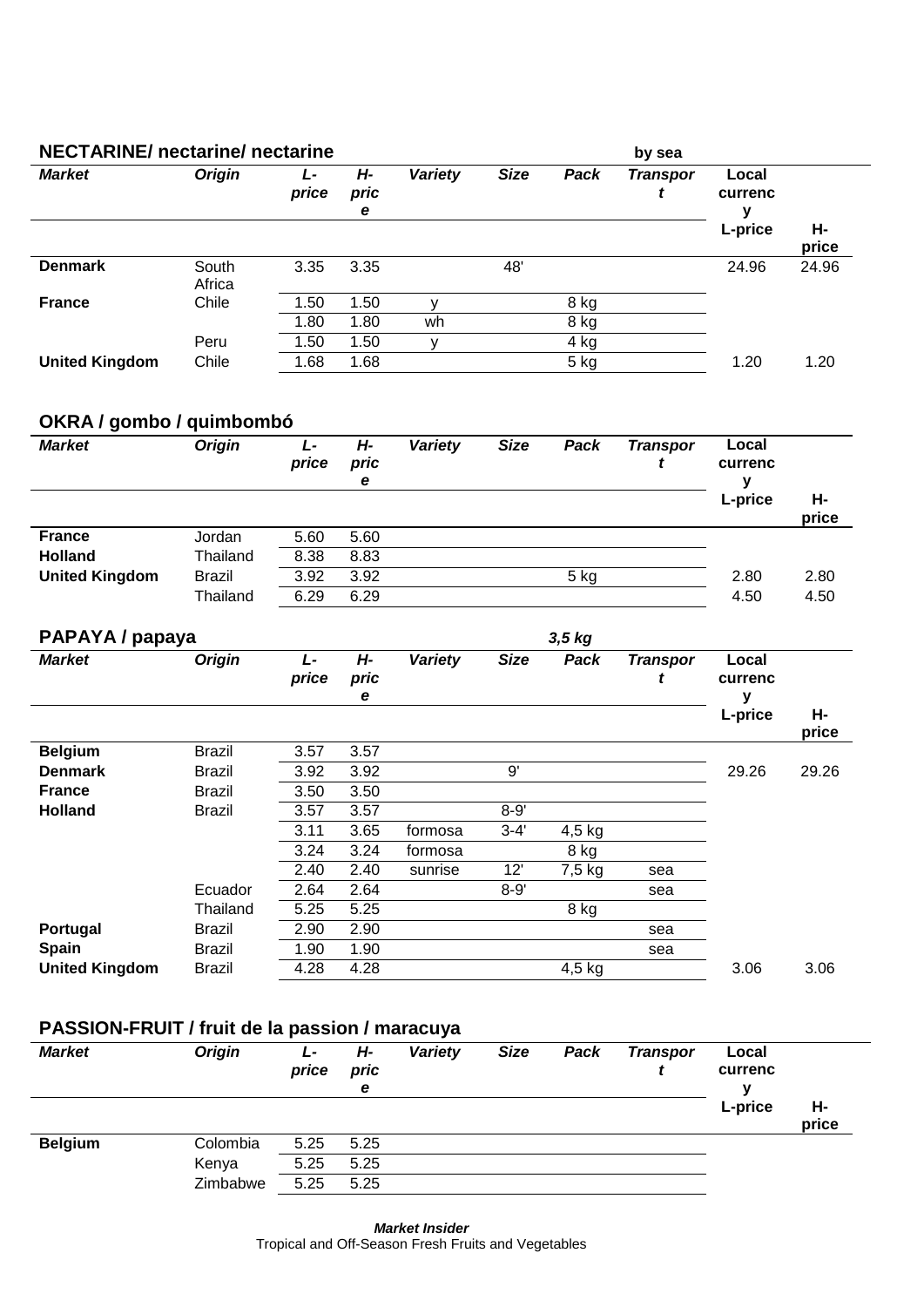| <b>Denmark</b>        | Colombia      | 5.90 | 5.90 |   |  |  | 44.00 | 44.00 |
|-----------------------|---------------|------|------|---|--|--|-------|-------|
|                       | Zimbabwe      | 6.33 | 6.33 |   |  |  | 47.20 | 47.20 |
| <b>France</b>         | Colombia      | 5.50 | 5.50 |   |  |  |       |       |
|                       | <b>Israel</b> | 7.00 | 7.00 |   |  |  |       |       |
|                       | Vietnam       | 8.50 | 8.50 |   |  |  |       |       |
|                       | South         | 6.80 | 6.80 |   |  |  |       |       |
|                       | Africa        |      |      |   |  |  |       |       |
| Germany               | Colombia      | 4.50 | 5.00 |   |  |  |       |       |
| <b>Holland</b>        | Colombia      | 6.00 | 6.63 |   |  |  |       |       |
|                       |               | 7.20 | 7.64 | y |  |  |       |       |
|                       | Ecuador       | 7.00 | 7.00 | v |  |  |       |       |
|                       | Israel        | 5.88 | 5.88 |   |  |  |       |       |
|                       | Zimbabwe      | 6.00 | 6.00 |   |  |  |       |       |
| <b>Spain</b>          | Colombia      | 7.75 | 7.75 |   |  |  |       |       |
| <b>United Kingdom</b> | <b>Brazil</b> | 5.59 | 5.59 |   |  |  | 4.00  | 4.00  |
|                       | Kenya         | 5.25 | 5.25 |   |  |  | 3.75  | 3.75  |
|                       |               |      |      |   |  |  |       |       |

| <b>Origin</b> | Ŀ     |                 |         | <b>PEACH/ pêche/ Durazno</b><br>by sea<br><b>Market</b> |      |                 |                  |             |  |  |  |  |  |  |
|---------------|-------|-----------------|---------|---------------------------------------------------------|------|-----------------|------------------|-------------|--|--|--|--|--|--|
|               | price | H-<br>pric<br>е | Variety | <b>Size</b>                                             | Pack | <b>Transpor</b> | Local<br>currenc |             |  |  |  |  |  |  |
|               |       |                 |         |                                                         |      |                 | L-price          | Н-<br>price |  |  |  |  |  |  |
| Chile         | 2.80  | 2.80            |         |                                                         | 4 kg |                 |                  |             |  |  |  |  |  |  |
| Morocco       | 4.50  | 4.50            |         | a                                                       |      |                 |                  |             |  |  |  |  |  |  |
|               | 4.00  | 4.00            |         | b                                                       |      |                 |                  |             |  |  |  |  |  |  |
|               | 4.00  | 4.00            | wh      | b                                                       |      |                 |                  |             |  |  |  |  |  |  |
|               |       |                 |         |                                                         |      |                 |                  |             |  |  |  |  |  |  |

# **PEPINO / pépino**

| <b>Market</b>  | <b>Origin</b> | L-<br>price | Н-<br>pric<br>е | Variety | <b>Size</b> | Pack | <b>Transpor</b> | Local<br>currenc |             |
|----------------|---------------|-------------|-----------------|---------|-------------|------|-----------------|------------------|-------------|
|                |               |             |                 |         |             |      |                 | L-price          | н-<br>price |
| <b>Holland</b> | Colombia      | 4.86        | 4.86            |         | $12 - 15'$  |      |                 |                  |             |
|                | Ecuador       | 5.46        | 5.46            |         | $10-12'$    |      |                 |                  |             |

| <b>PHYSALIS</b>       |               |            |                 |         | 12x10<br>0 gr. |          |                 |                       |             |
|-----------------------|---------------|------------|-----------------|---------|----------------|----------|-----------------|-----------------------|-------------|
| <b>Market</b>         | <b>Origin</b> | Ŀ<br>price | Н-<br>pric<br>е | Variety | <b>Size</b>    | Pack     | <b>Transpor</b> | Local<br>currenc<br>у |             |
|                       |               |            |                 |         |                |          |                 | L-price               | Н-<br>price |
| <b>France</b>         | Colombia      | 9.00       | 9.00            |         |                |          |                 |                       |             |
| Germany               | Colombia      | 5.00       | 5.42            |         |                |          | sea             |                       |             |
| <b>Holland</b>        | Colombia      | 10.17      | 10.1            |         |                |          |                 |                       |             |
|                       |               | 5.83       | 6.25            |         |                |          | sea             |                       |             |
|                       |               | 8.28       | 8.28            |         |                | $1,5$ kg |                 |                       |             |
|                       |               | 6.67       | 6.67            |         |                | $1,5$ kg | sea             |                       |             |
| <b>United Kingdom</b> | Colombia      | 9.33       | 9.33            |         |                |          |                 | 6.67                  | 6.67        |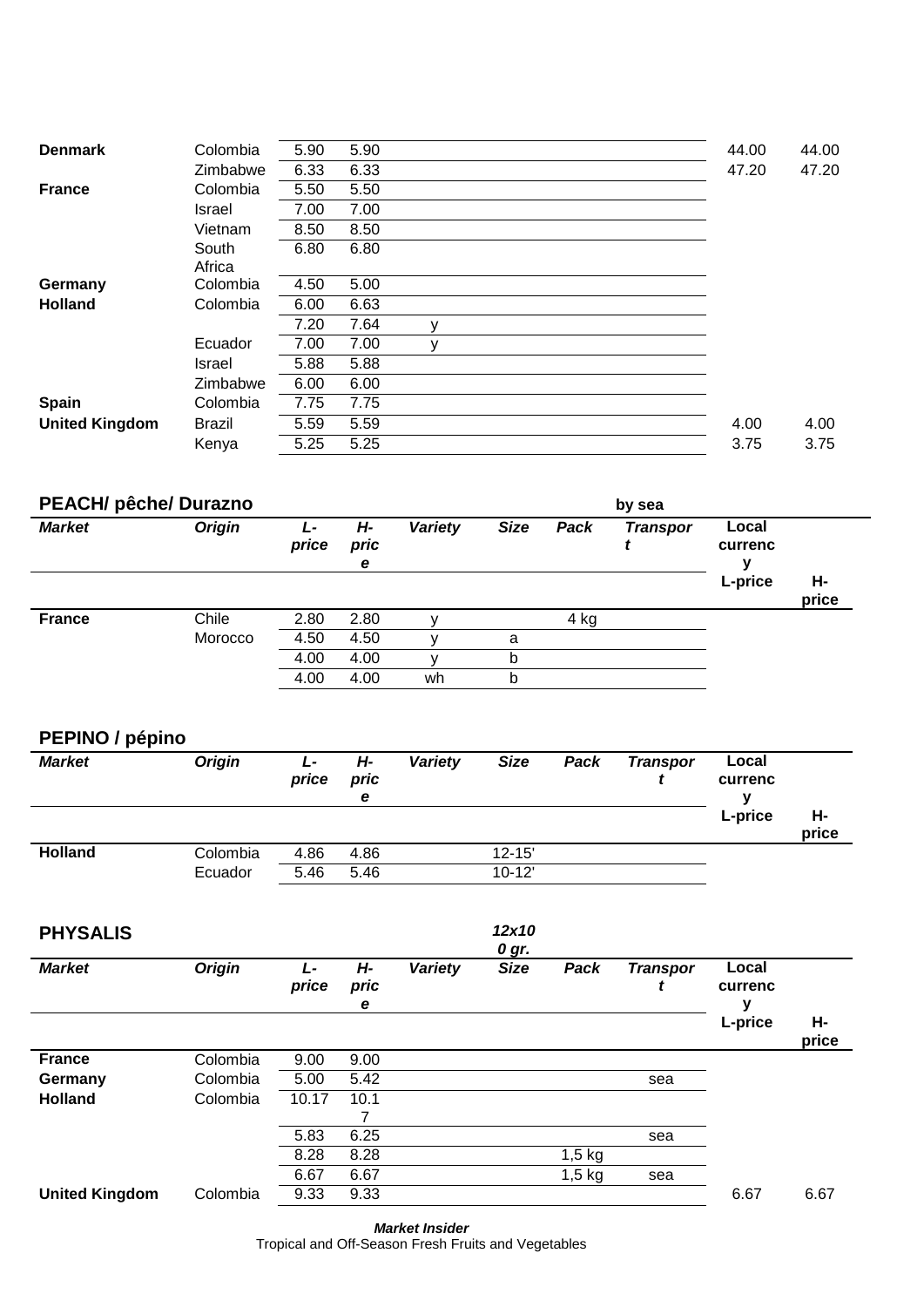| PINEAPPLE / ananas / piña |                  |             |                        | price per carton |                |                 | by sea               |                       |             |
|---------------------------|------------------|-------------|------------------------|------------------|----------------|-----------------|----------------------|-----------------------|-------------|
| <b>Market</b>             | <b>Origin</b>    | L-<br>price | H-<br>pric<br>e        | <b>Variety</b>   | <b>Size</b>    | Pack            | <b>Transpor</b><br>t | Local<br>currenc<br>y |             |
|                           |                  |             |                        |                  |                |                 |                      | L-price               | н-<br>price |
| <b>Belgium</b>            | Costa<br>Rica    | 8.00        | 9.50                   | swt              |                |                 |                      |                       |             |
| <b>Denmark</b>            | Costa<br>Rica    | 10.51       | 10.5<br>1              | swt              | 7'             |                 |                      | 78.40                 | 78.40       |
|                           |                  | 8.36        | 8.36                   | swt              | 10'            |                 |                      | 62.40                 | 62.40       |
|                           | South<br>Africa  | 15.87       | 15.8<br>$\overline{7}$ | baby             | 12'            |                 | air                  | 118.40                | 118.4<br>0  |
| <b>France</b>             | West<br>Africa   | 1.80        | 2.20                   | cayenne          | $\sf b$        | kg              | air                  |                       |             |
|                           | Costa<br>Rica    | 0.90        | 1.00                   | swt              |                | kg              |                      |                       |             |
|                           | Côte<br>d'Ivoire | 1.00        | 1.00                   | swt              |                | kg              |                      |                       |             |
|                           | Panama           | 0.90        | 0.90                   | swt              |                | kg              |                      |                       |             |
|                           | Mauritius        | 3.80        | 3.80                   | vic              |                | kg              | air                  |                       |             |
| Germany                   | Costa<br>Rica    | 8.50        | 10.0<br>$\pmb{0}$      | swt              | $6 - 8'$       |                 |                      |                       |             |
|                           |                  | 7.00        | 8.00                   | swt              | 10'            |                 |                      |                       |             |
| <b>Holland</b>            | Costa<br>Rica    | 10.00       | 11.0<br>$\pmb{0}$      | swt              | 5 <sup>7</sup> |                 |                      |                       |             |
|                           |                  | 10.50       | 11.2<br>0              | swt              | 6'             |                 |                      |                       |             |
|                           |                  | 11.00       | 11.0<br>0              | swt              | 7'             |                 |                      |                       |             |
|                           |                  | 10.00       | 10.5<br>0              | swt              | 8'             |                 |                      |                       |             |
|                           |                  | 8.75        | 9.90                   | swt              | 9'             |                 |                      |                       |             |
|                           |                  | 8.25        | 9.75                   | swt              | 10'            |                 |                      |                       |             |
|                           | Ghana            | 9.50        | 9.50                   | swt              | 8'             |                 |                      |                       |             |
|                           |                  | 8.00        | 8.00                   | swt              | $9 - 10'$      |                 |                      |                       |             |
|                           | Panama           | 11.20       | 11.2<br>0              | swt              | 6'             |                 |                      |                       |             |
|                           |                  | 11.00       | 11.0<br>$\pmb{0}$      | swt              | $7'$           |                 |                      |                       |             |
|                           |                  | 10.50       | 10.5<br>0              | swt              | $\overline{8}$ |                 |                      |                       |             |
|                           |                  | 9.90        | 9.90                   | swt              | $9^{\circ}$    |                 |                      |                       |             |
|                           |                  | 9.75        | 9.75                   | swt              | 10'            |                 |                      |                       |             |
|                           | Mauritius        | 14.00       | 14.8<br>5              | baby             | $10-12'$       | $4 - 4,5$<br>kg | air                  |                       |             |
|                           | South<br>Africa  | 12.70       | 12.7<br>0              | baby             | 10'            | 3 kg            | air                  |                       |             |
| Portugal                  | Costa<br>Rica    | 0.90        | 1.00                   | swt              |                | kg              |                      |                       |             |
| Spain                     | Costa<br>Rica    | 1.10        | 1.18                   | swt              |                | kg              |                      |                       |             |
| <b>United Kingdom</b>     | Costa<br>Rica    | 9.58        | 9.58                   | swt              |                |                 |                      | 6.85                  | 6.85        |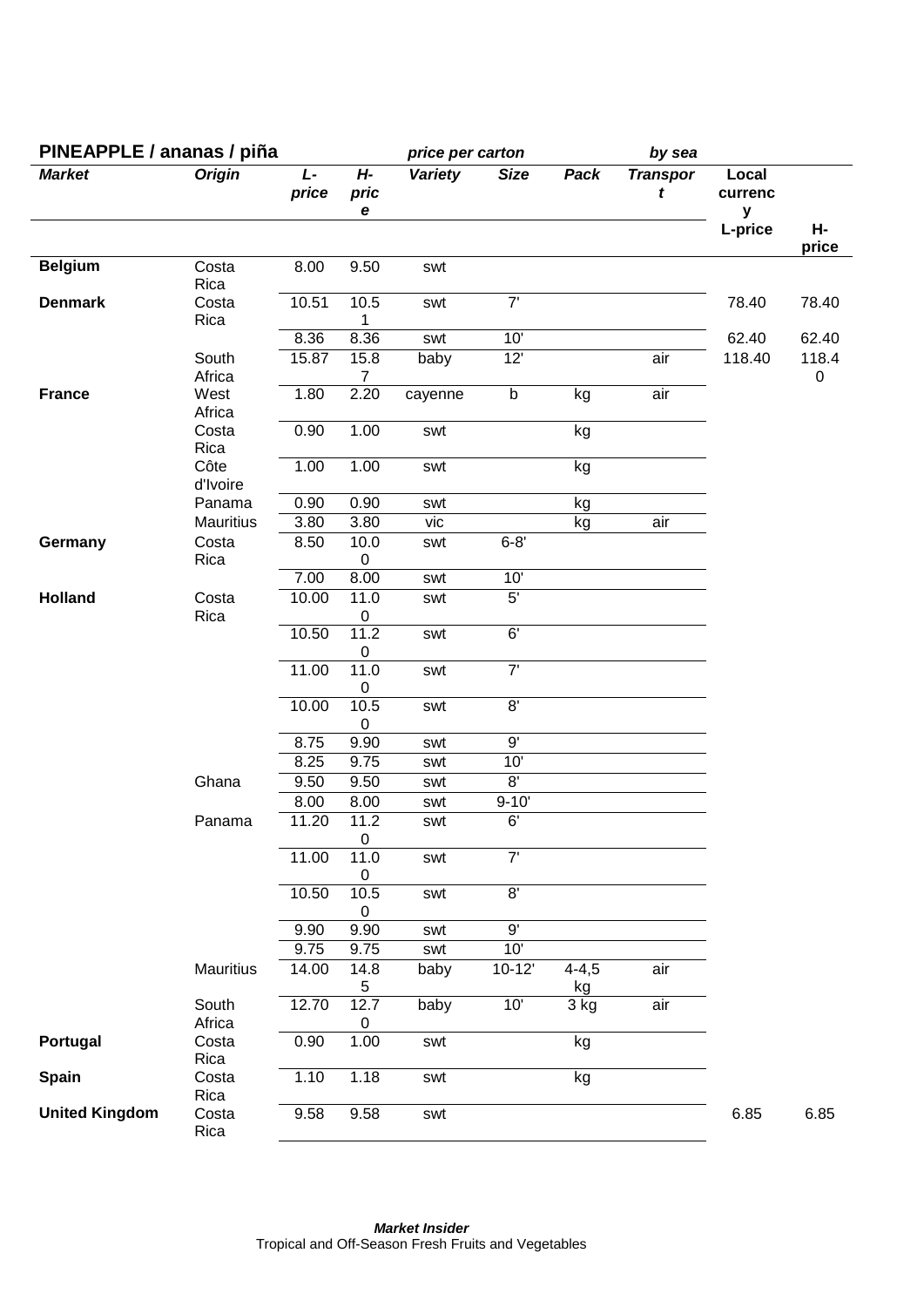### **PITAHAYA**

| <b>Market</b>  | <b>Origin</b> | Ŀ<br>price | H-<br>pric<br>e | Variety | <b>Size</b> | Pack | <b>Transpor</b> | Local<br>currenc |             |
|----------------|---------------|------------|-----------------|---------|-------------|------|-----------------|------------------|-------------|
|                |               |            |                 |         |             |      |                 | L-price          | Н-<br>price |
| <b>Holland</b> | Colombia      | 10.52      | 10.5<br>2       |         | $10 - 12'$  |      |                 |                  |             |
|                | Ecuador       | 8.80       | 8.80            |         | $8 - 13'$   |      |                 |                  |             |
|                | Vietnam       | 6.67       | 7.00            |         | $8 - 10'$   |      |                 |                  |             |
|                |               | 8.67       | 8.67            | r-r     | $8 - 9'$    |      |                 |                  |             |
| <b>Spain</b>   | Vietnam       | 4.28       | 4.28            |         |             |      | sea             |                  |             |

| PLANTAIN / banane plantain / plátano |                    |            |                 | by sea  |             |      |                 |                       |             |
|--------------------------------------|--------------------|------------|-----------------|---------|-------------|------|-----------------|-----------------------|-------------|
| <b>Market</b>                        | <b>Origin</b>      | Ŀ<br>price | H-<br>pric<br>е | Variety | <b>Size</b> | Pack | <b>Transpor</b> | Local<br>currenc<br>v |             |
|                                      |                    |            |                 |         |             |      |                 | L-price               | Н-<br>price |
| <b>France</b>                        | Colombia           | 1.00       | 1.00            |         |             |      |                 |                       |             |
|                                      | Ecuador            | 0.90       | 0.90            |         |             |      |                 |                       |             |
| <b>Holland</b>                       | Ecuador            | 0.89       | 0.99            |         |             |      |                 |                       |             |
| <b>United Kingdom</b>                | Winward<br>Islands | 1.54       | 1.54            |         |             |      |                 | 1.10                  | 1.10        |

| PLUM / prune / ciruela |                 |             |                 |                  |             |      | by sea               |                       |             |
|------------------------|-----------------|-------------|-----------------|------------------|-------------|------|----------------------|-----------------------|-------------|
| <b>Market</b>          | <b>Origin</b>   | L-<br>price | H-<br>pric<br>е | <b>Variety</b>   | <b>Size</b> | Pack | <b>Transpor</b><br>t | Local<br>currenc<br>у |             |
|                        |                 |             |                 |                  |             |      |                      | L-price               | Н-<br>price |
| <b>Denmark</b>         | South<br>Africa | 1.89        | 1.89            | lae              | 60'         |      |                      | 14.08                 | 14.08       |
| <b>France</b>          | Chile           | 1.50        | 1.50            | ang              | aaa         |      |                      |                       |             |
|                        |                 | 1.35        | 1.35            | lae              | aaa         |      |                      |                       |             |
|                        |                 | 1.30        | 1.30            | lar              | aaa         |      |                      |                       |             |
|                        | South<br>Africa | 1.70        | 1.70            | ang              | aaa         |      |                      |                       |             |
|                        |                 | 1.60        | 1.60            | lae              | aaa         |      |                      |                       |             |
|                        |                 | 1.40        | 1.40            | lar              | aaa         |      |                      |                       |             |
|                        |                 | 1.60        | 1.60            | african<br>pride | aaa         |      |                      |                       |             |
|                        |                 | 1.80        | 1.80            | son              | aaa         |      |                      |                       |             |
| <b>Holland</b>         | Chile           | 2.10        | 2.30            | ang              | 36-54'      |      |                      |                       |             |
|                        |                 | 1.86        | 1.86            |                  | 68-72'      |      |                      |                       |             |
|                        |                 | 2.30        | 2.40            | king red         | 32-44'      |      |                      |                       |             |
|                        |                 | 2.86        | 2.86            | lar              | 44'         | 7 kg |                      |                       |             |
|                        |                 | 2.76        | 2.76            |                  | 48-68'      |      |                      |                       |             |
|                        | South<br>Africa | 1.90        | 1.90            | ang              | aaa         |      |                      |                       |             |
|                        |                 | 1.70        | 2.40            |                  | aa          |      |                      |                       |             |
|                        |                 | 1.60        | 1.60            |                  | a           |      |                      |                       |             |
|                        |                 | 2.10        | 2.10            | ruby             | aaa         |      |                      |                       |             |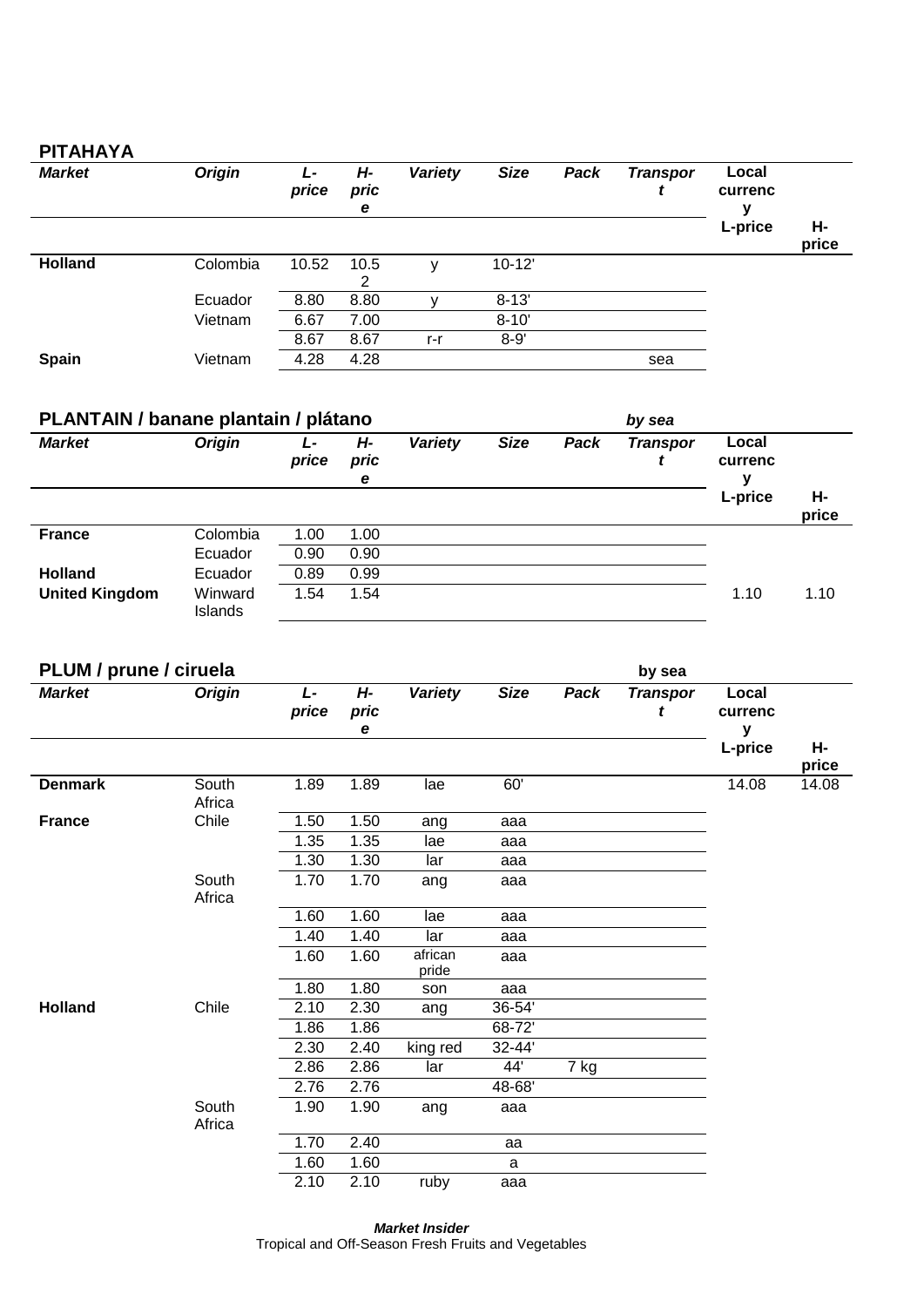|                       |                 | 2.10 | 2.10 | southern  |     |      |      |
|-----------------------|-----------------|------|------|-----------|-----|------|------|
|                       |                 |      |      | belle aaa |     |      |      |
|                       |                 | 1.90 | 1.90 |           | aa  |      |      |
|                       |                 | 2.30 | 2.30 | african   |     |      |      |
|                       |                 |      |      | delight   |     |      |      |
|                       |                 |      |      | aaa       |     |      |      |
|                       |                 | 2.23 | 2.23 | son       | aaa |      |      |
|                       |                 | 2.00 | 2.00 |           | aa  |      |      |
|                       |                 | 1.80 | 2.10 |           | a   |      |      |
| <b>United Kingdom</b> | Chile           | 2.38 | 2.38 | ang       |     | 1.70 | 1.70 |
|                       |                 | 2.14 | 2.14 | roy       |     | 1.53 | 1.53 |
|                       | South<br>Africa | 2.38 | 2.38 | ang       |     | 1.70 | 1.70 |
|                       |                 | 2.55 | 2.55 | african   |     | 1.82 | 1.82 |
|                       |                 |      |      | delight   |     |      |      |
|                       |                 | 1.82 | 1.82 | lar       |     | 1.30 | 1.30 |
|                       |                 | 2.10 | 2.10 | southern  |     | 1.50 | 1.50 |
|                       |                 |      |      | belle     |     |      |      |

| <b>POMEGRANATE / grenade / Granada</b> |                 |             |                 |                |             | $3,5 - 4$ kg |                      |                       |             |
|----------------------------------------|-----------------|-------------|-----------------|----------------|-------------|--------------|----------------------|-----------------------|-------------|
| <b>Market</b>                          | <b>Origin</b>   | L-<br>price | Н-<br>pric<br>е | <b>Variety</b> | <b>Size</b> | Pack         | <b>Transpor</b><br>t | Local<br>currenc<br>v |             |
|                                        |                 |             |                 |                |             |              |                      | L-price               | Н-<br>price |
| <b>France</b>                          | Chile           | 3.50        | 3.50            | won            | 8'          |              |                      |                       |             |
|                                        | India           | 2.00        | 2.00            | baghwa         | 14'         |              |                      |                       |             |
|                                        |                 | 2.30        | 2.30            | won            | 7'          |              |                      |                       |             |
|                                        | Peru            | 3.25        | 3.25            | smith          | 8'          |              |                      |                       |             |
|                                        | South<br>Africa | 2.50        | 2.50            | acco           | 12'         |              |                      |                       |             |
|                                        |                 | 2.60        | 2.60            | herskowit      | 14'         |              |                      |                       |             |
|                                        |                 |             |                 | Z              |             |              |                      |                       |             |
|                                        |                 | 2.80        | 2.80            | won            | 8'          |              |                      |                       |             |
| Germany                                | Peru            | 3.16        | 3.16            | won            |             |              |                      |                       |             |
| <b>Holland</b>                         | Chile           | 3.88        | 3.88            | won            | $8 - 12'$   |              |                      |                       |             |
|                                        | Peru            | 2.84        | 3.16            | won            | $7 - 9'$    |              |                      |                       |             |
|                                        | South           | 1.71        | 1.71            | herskowit      | 16'         |              |                      |                       |             |
|                                        | Africa          |             |                 | z              |             |              |                      |                       |             |
|                                        |                 | 1.97        | 2.10            | won            | 14'         |              |                      |                       |             |
| <b>United Kingdom</b>                  | India           | 2.95        | 2.95            |                |             |              |                      | 2.11                  | 2.11        |
|                                        | Peru            | 2.88        | 2.88            |                |             |              |                      | 2.06                  | 2.06        |
|                                        | South<br>Africa | 2.04        | 2.04            |                |             |              |                      | 1.46                  | 1.46        |

#### **RAMBUTAN / ramboutan**

| <b>Market</b>  | <b>Origin</b> | Ŀ<br>price | Н-<br>pric<br>e | Variety | <b>Size</b> | Pack | <b>Transpor</b> | Local<br>currenc |             |
|----------------|---------------|------------|-----------------|---------|-------------|------|-----------------|------------------|-------------|
|                |               |            |                 |         |             |      |                 | L-price          | н-<br>price |
| <b>Holland</b> | Vietnam       | 8.75       | 9.55            |         |             |      |                 |                  |             |
| Spain          | Thailand      | 7.00       | 7.00            |         |             |      |                 |                  |             |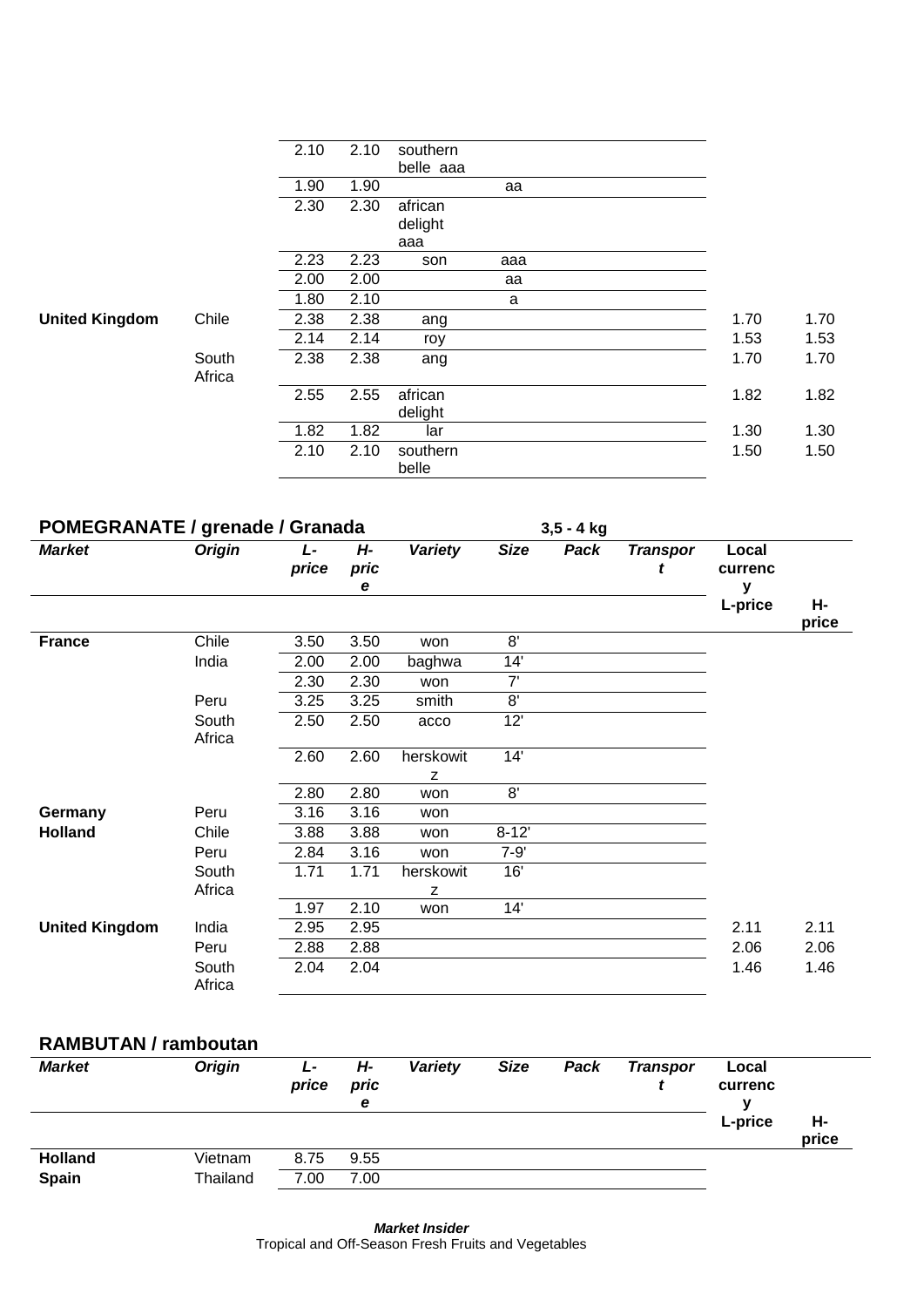| <b>Market</b>                                         | <b>Origin</b> | $L -$<br>price | $H -$<br>pric<br>$\mathbf e$ | <b>Variety</b> | <b>Size</b>           | Pack   | <b>Transpor</b><br>t | Local<br>currenc<br>y |             |
|-------------------------------------------------------|---------------|----------------|------------------------------|----------------|-----------------------|--------|----------------------|-----------------------|-------------|
|                                                       |               |                |                              |                |                       |        |                      | L-price               | Н-<br>price |
| <b>France</b>                                         | Morocco       | 8.00           | 8.00                         |                |                       |        | sea/truck            |                       |             |
| RED BANANA / banane rose / plátano de la Isla         |               |                |                              |                |                       |        |                      |                       |             |
| <b>Market</b>                                         | <b>Origin</b> | L-             | $H -$                        | <b>Variety</b> | <b>Size</b>           | Pack   | <b>Transpor</b>      | Local                 |             |
|                                                       |               | price          | pric<br>е                    |                |                       |        | t                    | currenc<br>y          |             |
|                                                       |               |                |                              |                |                       |        |                      | L-price               | Н-<br>price |
| <b>Holland</b>                                        | Colombia      | 2.94           | 2.94                         |                |                       | 9 kg   | sea                  | 55.50                 | 55.50       |
|                                                       | Ecuador       | 2.33           | 2.33                         |                |                       | 9 kg   | sea                  |                       |             |
| <b>SALAK</b>                                          |               |                |                              |                |                       |        |                      |                       |             |
| <b>Market</b>                                         | <b>Origin</b> | $L -$          | $H -$                        | <b>Variety</b> | <b>Size</b>           | Pack   | <b>Transpor</b>      | Local                 |             |
|                                                       |               | price          | pric<br>е                    |                |                       |        | t                    | currenc<br>y          |             |
|                                                       |               |                |                              |                |                       |        |                      | L-price               | Н-<br>price |
| <b>Holland</b>                                        | Indonesia     | 8.00           | 9.28                         |                |                       |        |                      |                       |             |
| SNOW PEA / mange-tout / arueja china<br><b>Market</b> | <b>Origin</b> | L-<br>price    | $H -$<br>pric                | Variety        | $2$ kg<br><b>Size</b> | Pack   | <b>Transpor</b><br>t | Local<br>currenc      |             |
|                                                       |               |                | e                            |                |                       |        |                      | у<br>L-price          | Н-          |
|                                                       |               |                |                              |                |                       |        |                      |                       | price       |
| <b>Denmark</b>                                        | Kenya         | 6.87           | 6.86                         |                |                       | 4x500  |                      | 51.25                 | 51.20       |
|                                                       |               | 6.33           | 6.33                         | sug            |                       | 4x500  |                      | 47.20                 | 47.20       |
| <b>Holland</b>                                        | Guatemal<br>a | 6.50           | 6.50                         |                |                       |        |                      |                       |             |
|                                                       |               | 6.50           | 6.50                         |                |                       | 12x250 |                      |                       |             |
|                                                       |               | 5.00           | 5.00                         | sug            |                       |        |                      |                       |             |
|                                                       |               | 5.33           | 5.33                         | sug            |                       | 12x250 |                      |                       |             |
|                                                       | Kenya         | 6.50<br>6.50   | 6.63<br>7.25                 | sug            |                       | 12x250 |                      |                       |             |
|                                                       |               |                |                              |                |                       |        |                      |                       |             |
|                                                       |               |                |                              |                |                       |        |                      |                       |             |
|                                                       | Zimbabwe      | 6.50           | 6.50                         |                |                       |        |                      |                       |             |
|                                                       | Guatemal      | 5.25           | 5.25                         |                |                       |        |                      | 3.75                  | 3.75        |
| <b>United Kingdom</b>                                 | a             | 5.43           | 5.43                         | sug            |                       |        |                      | 3.88                  | 3.88        |
|                                                       | Kenya         | 5.59           | 5.59                         |                |                       |        |                      | 4.00                  | 4.00        |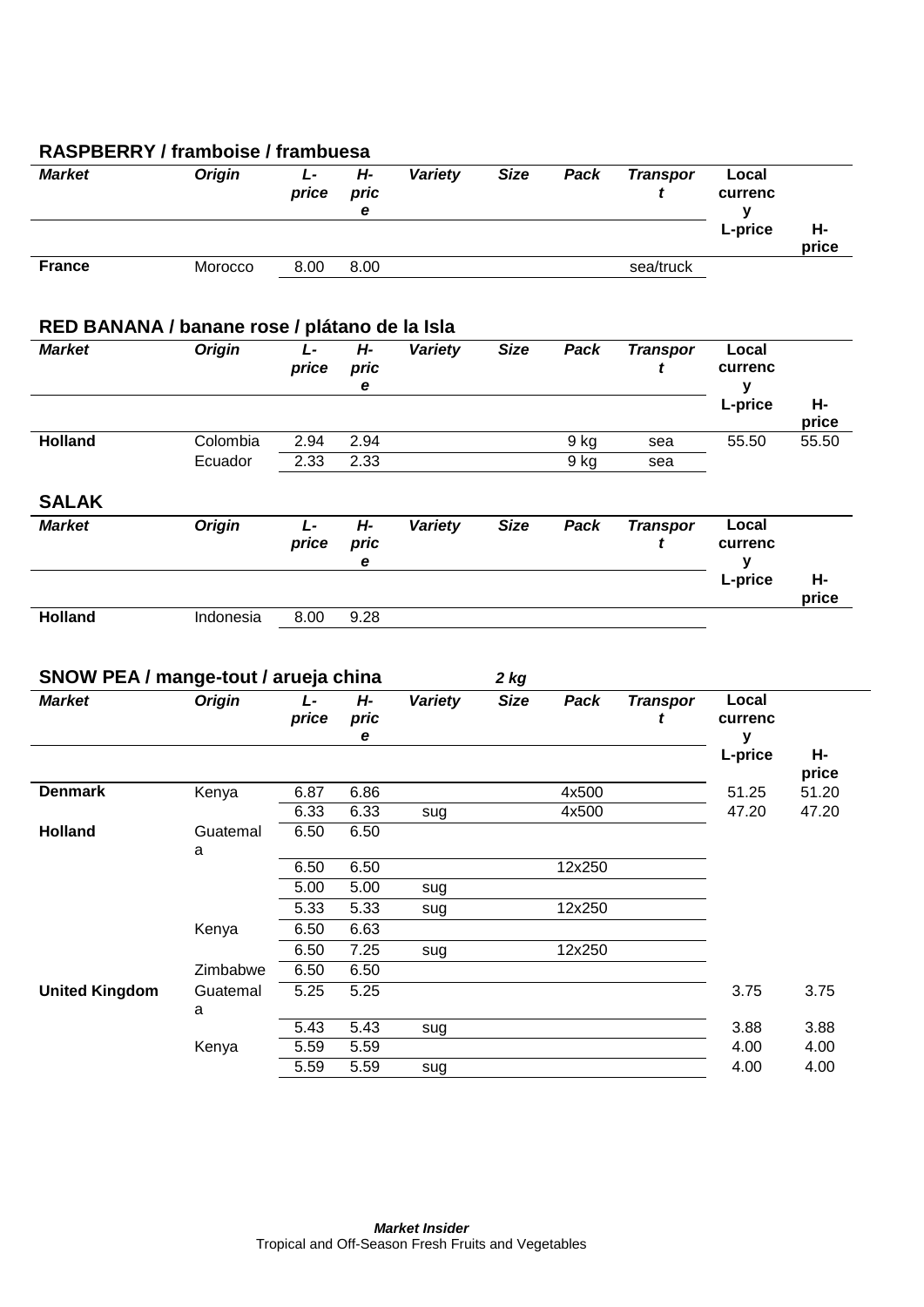| <b>STRAWBERRY/ fraise / fresa</b>               |                          |                |                    |                |             | 10x250 gr. |                      |                                  |             |
|-------------------------------------------------|--------------------------|----------------|--------------------|----------------|-------------|------------|----------------------|----------------------------------|-------------|
| <b>Market</b>                                   | <b>Origin</b>            | L-<br>price    | $H -$<br>pric<br>е | Variety        | <b>Size</b> | Pack       | <b>Transpor</b><br>t | Local<br>currenc<br>У<br>L-price | Н-          |
| <b>France</b>                                   | Morocco                  | 1.30           | 1.30               |                |             |            |                      |                                  | price       |
| SUGAR CANE / canne à sucre / caña de azúcar     |                          |                |                    |                |             |            |                      |                                  |             |
| <b>Market</b>                                   | <b>Origin</b>            | $L -$<br>price | $H -$<br>pric<br>е | Variety        | <b>Size</b> | Pack       | <b>Transpor</b><br>t | Local<br>currenc<br>y            |             |
|                                                 |                          |                |                    |                |             |            |                      | L-price                          | н-<br>price |
| <b>Holland</b>                                  | Kenya                    | 4.25           | 4.25               |                |             |            |                      |                                  |             |
| <b>SWEET POTATO/ patata douce/ patata dulce</b> |                          |                |                    |                | 10 kg       |            | by sea/truck         |                                  |             |
| <b>Market</b>                                   | <b>Origin</b>            | $L -$<br>price | $H -$<br>pric<br>е | <b>Variety</b> | <b>Size</b> | Pack       | <b>Transpor</b><br>t | Local<br>currenc<br>у            |             |
|                                                 |                          |                |                    |                |             |            |                      | L-price                          | Н-<br>price |
| <b>France</b>                                   | Egypt<br>South<br>Africa | 1.00<br>1.70   | 1.00<br>1.70       |                |             |            |                      |                                  |             |
| <b>United Kingdom</b>                           | Honduras                 | 1.75           | 1.75               |                |             | 6 kg       |                      | 1.25                             | 1.25        |
|                                                 | Israel                   | 1.86           | 1.86               |                |             | 6 kg       |                      | 1.33                             | 1.33        |
|                                                 | South<br>Africa          | 0.98           | 0.98               |                |             |            |                      | 0.70                             | 0.70        |
| <b>TAMARILLO</b>                                |                          |                |                    |                |             |            |                      |                                  |             |
| <b>Market</b>                                   | <b>Origin</b>            | L-<br>price    | H-<br>pric<br>e    | <b>Variety</b> | <b>Size</b> | Pack       | <b>Transpor</b><br>t | Local<br>currenc<br>у<br>L-price | Н-          |
| <b>Holland</b>                                  | Colombia                 | 7.00           | 8.06               |                | 25'         |            |                      |                                  | price       |
|                                                 |                          |                |                    |                |             |            |                      |                                  |             |
| <b>TAMARIND / tamarin / tamarindo</b>           |                          |                |                    |                |             |            |                      |                                  |             |
| <b>Market</b>                                   | <b>Origin</b>            | L-<br>price    | H-<br>pric<br>е    | Variety        | <b>Size</b> | Pack       | <b>Transpor</b><br>t | Local<br>currenc<br>y            |             |
|                                                 |                          |                |                    |                |             |            |                      | L-price                          | Н-<br>price |
| <b>Holland</b>                                  | Thailand                 | 3.24           | 3.24               |                |             | 20x450     |                      |                                  |             |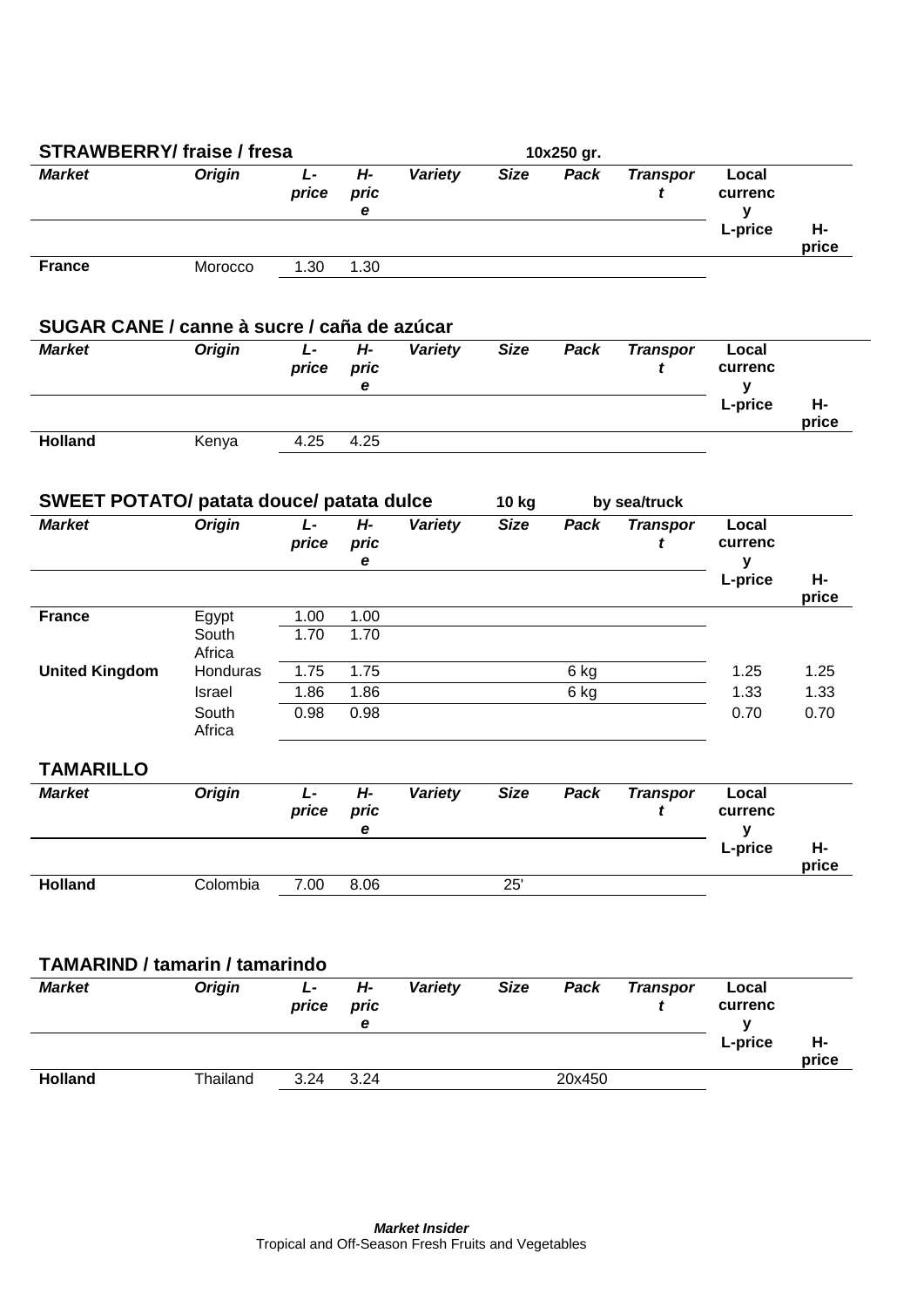| <b>Market</b>            | <b>Origin</b> | L-<br>price    | Н-<br>pric<br>e    | <b>Variety</b> | <b>Size</b> | Pack | <b>Transpor</b><br>t | Local<br>currenc<br>$\mathbf y$ |             |
|--------------------------|---------------|----------------|--------------------|----------------|-------------|------|----------------------|---------------------------------|-------------|
|                          |               |                |                    |                |             |      |                      | L-price                         | н-<br>price |
| <b>United Kingdom</b>    | Morocco       | 2.24           | 2.24               |                |             |      |                      | 1.60                            | 1.60        |
| UGLI FRUIT / ugli / ugli |               |                |                    |                |             |      |                      |                                 |             |
| <b>Market</b>            | <b>Origin</b> | $L -$<br>price | $H -$<br>pric<br>е | <b>Variety</b> | <b>Size</b> | Pack | <b>Transpor</b><br>t | Local<br>currenc<br>y           |             |
|                          |               |                |                    |                |             |      |                      | L-price                         | н-<br>price |
| <b>Holland</b>           | Jamaica       | 1.79           | 1.79               |                | 48'         |      |                      |                                 |             |
| YAM / igname / ñame      |               |                |                    |                |             |      | by sea               |                                 |             |
| <b>Market</b>            | <b>Origin</b> | $L -$<br>price | $H -$<br>pric<br>е | Variety        | <b>Size</b> | Pack | <b>Transpor</b><br>t | Local<br>currenc<br>y           |             |
|                          |               |                |                    |                |             |      |                      | L-price                         | Н-<br>price |
| <b>France</b>            | Ghana         | 1.30           | 1.30               |                |             |      |                      |                                 |             |
| <b>Holland</b>           | Ghana         | 1.19           | 1.33               |                |             |      |                      |                                 |             |
| <b>Spain</b>             | Costa<br>Rica | 1.10           | 1.10               |                |             |      |                      |                                 |             |
| <b>United Kingdom</b>    | Ghana         | 1.00           | 1.00               |                |             |      |                      | 1.10                            | 1.10        |

#### **TOMATO, CHERRY/ tomate cerise/ tomate cereza**

#### **RESH AND OFF-SEASON FRUIT AND VEGETABLES - EUROPE List of products in English alphabetical order**

**Product name Nom du produit Nombre del product**

Apple Banana **banane frécinette** bananito apricot abricot abricot abricot albaricoque

**artichoke** artichaut artichaut artichaut alcachofa

**\***

*Market Insider* Tropical and Off-Season Fresh Fruits and Vegetables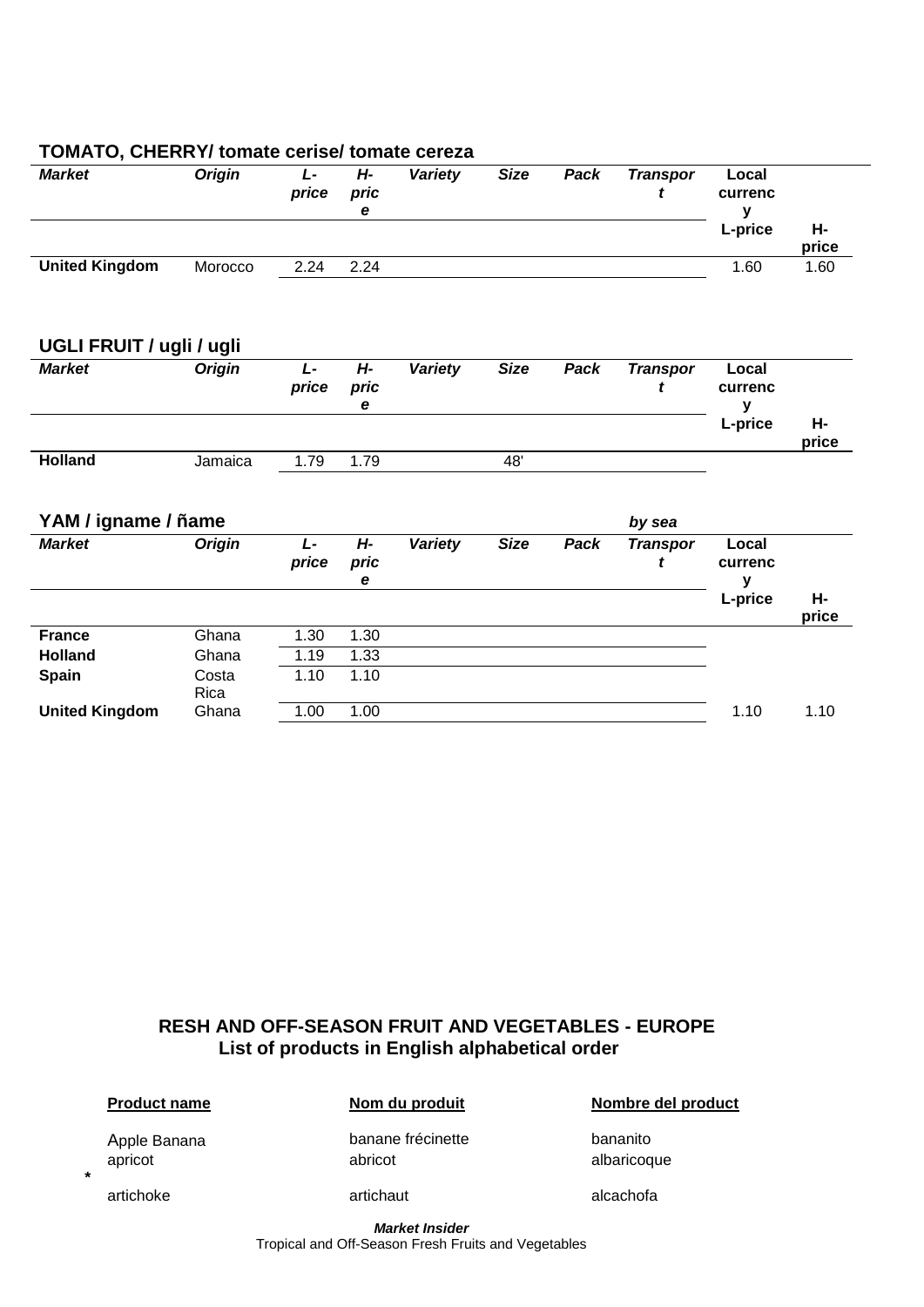| *       |                    |                    |                 |
|---------|--------------------|--------------------|-----------------|
| $\star$ | asparagus          | asperge            | esparrago       |
|         | avocado            | avocat             | aguacate        |
|         | <b>Baby Corn</b>   | mini maïs          | cholo           |
|         | bean               | haricot            | judia           |
| $\ast$  | blackberry         | mûre               | mora            |
| *       | blueberry          | myrtille           | arandano        |
| $\ast$  | <b>Cactus fig</b>  | figue de barbarie  | tuna            |
|         | carambola          | carambole          | carambola       |
|         | cassava            | manioc             | yuca            |
|         | chayote            | chayote            | chayote         |
| $\star$ | cherry             | cerise             | cereza          |
|         | chilli             | piment             | ajie            |
|         | coconut            | noix de coco       | coco            |
|         | curuba             | curuba             | curuba          |
|         | custard-apple      | anone              | cherimoya       |
|         | <b>D</b> ate       | datte              | dátil           |
|         | durian             | durian             | durian          |
|         | Eddoe              | eddoe              | eddoe           |
|         | Feijoa             | feijoa             | feijoa          |
| $\ast$  | fig                | figue              | higo            |
|         | Garlic             | ail                | ajo             |
|         | ginger             | gingembre          | jengibre        |
|         | granadilla         | grenadille         | granadilla      |
| $\star$ | grape              | raisin             | uva             |
|         | guava              | goyave             | guayaba         |
|         | Horned melon       | concombre africain | melano          |
|         | <b>Jakfruit</b>    | jackfruit          | jackfruit       |
|         | Kaki/persimmon     | kaki               | caqui           |
| $\star$ | kiwi               | kiwi               | kiwi            |
| $\ast$  |                    |                    |                 |
|         | kumquat            | kumquat            | naranjita chína |
|         | <b>Lemon Grass</b> | citronnelle        | citronela       |
|         | lime               | citron vert        | lima            |
|         | limquat            | limquat            | limquat         |
|         | loquat             | nèfle              | níspola         |
|         | lychee             | litchi             | lichi           |
|         | Mango              | mangue             | mango           |
|         | mangosteen         | mangouste          | mangostán       |
| $\star$ | melon              | melon              | melón           |
|         | Mini Vegetables    | mini légumes       | mini hortalizas |
| $\ast$  | Nashi/asian pear   | nashi              | nashi           |
|         | nectarine          | nectarine          | nectarina       |
| $\star$ |                    |                    |                 |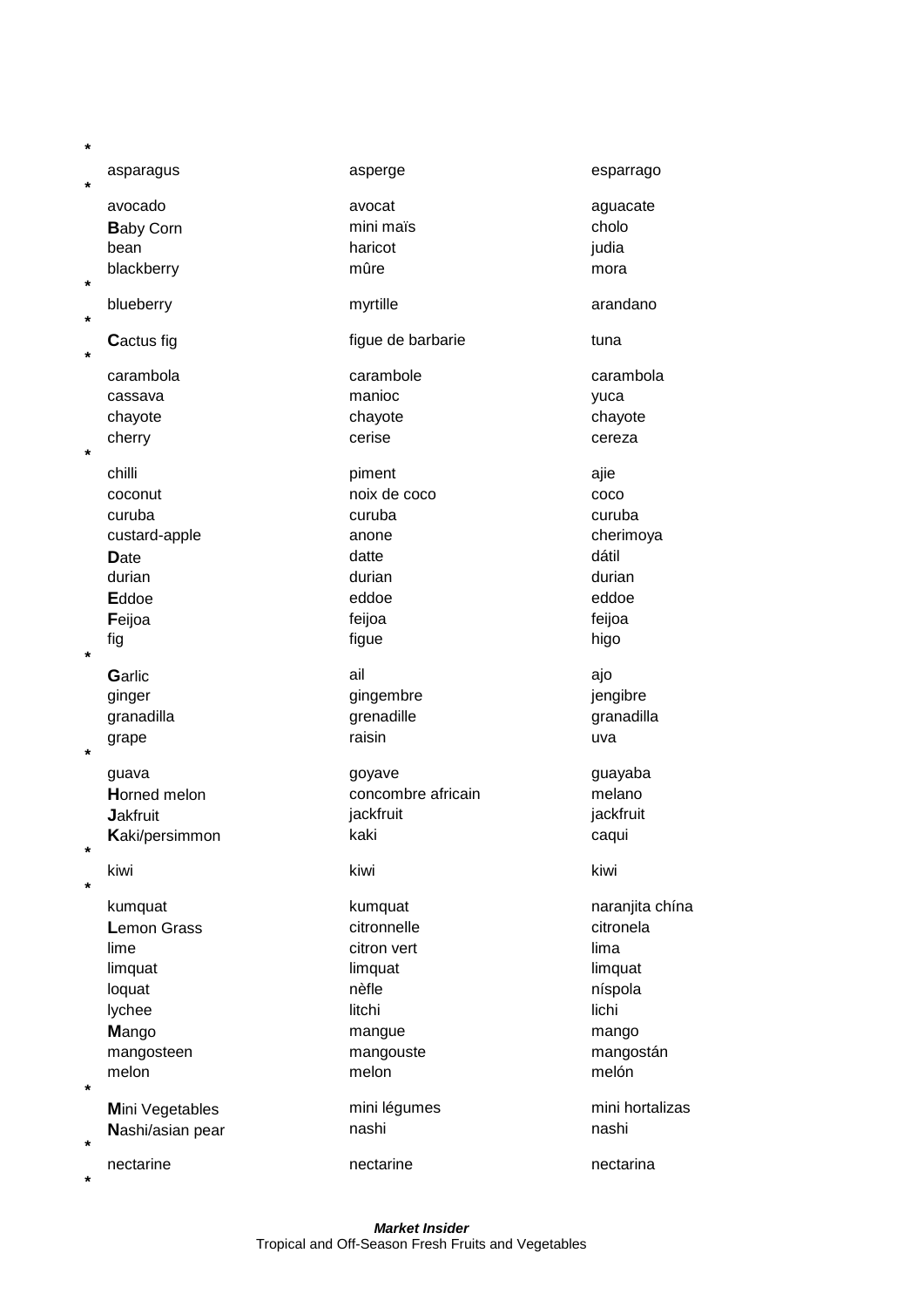| Okra                      | gombo             | quimbombó          |
|---------------------------|-------------------|--------------------|
| Papaya                    | papaye            | papaya             |
| passion-fruit             | fr. de la passion | maracuya           |
| peach<br>$\star$          | pêche             | durazno            |
| pepino                    | pépino            | pepino             |
| physalis                  | physalis          | physalis           |
| pineapple                 | ananas            | piña               |
| pitahaya                  | pitahaya          | pitahaya           |
| plantain                  | banane plantain   | plátano            |
| plum<br>$\star$           | prune             | ciruela            |
| pomegranate               | grenade           | granada            |
| Rambutan                  | ramboutan         | rambutan           |
| raspberry<br>$\star$      | framboise         | frambuesa          |
| red banana                | banane rose       | plátano de la Isla |
| <b>Salak</b>              | salak             | salak              |
| sapodilla                 | nèfle d'Amérique  | zapote             |
| snow pea                  | mange-tout        | arueja chína       |
| strawberry                | fraise            | fresa              |
| $\star$                   |                   |                    |
| sugar cane                | canne à sucre     | caña de azúcar     |
| sweet potato              | patate douce      | patata dulce       |
| sweetie                   | sweetie           | sweetie            |
| Tamarillo                 | tamarillo         | tamarillo          |
| tamarind                  | tamarin           | tamarindo          |
| tomato, cherry<br>$\star$ | tomate cerise     | tomate cereza      |
| Ugli fruit                | Ugli              | Ugli               |
| Yam                       | igname            | ñame               |

\* Products monitored only during the European import season from overseas countries.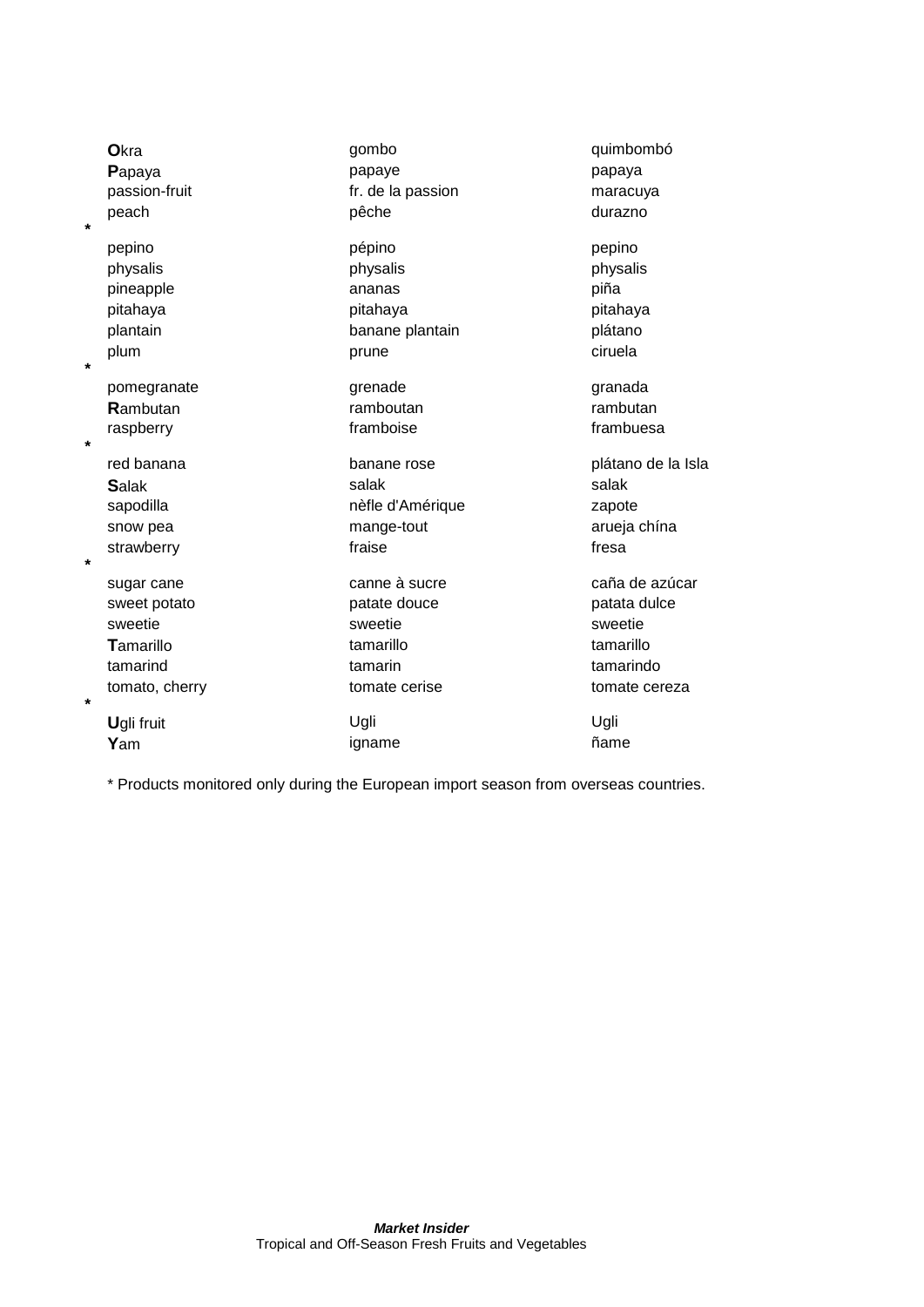#### **LIST OF ABBREVIATIONS USED BY MNS FOR SPECIFIC PRODUCTS**

| bin                       | $=$ | 50 kg                                                                         |      |     |               |     | r                       | $=$                    |                    |     | red/rouge/rojo                                 |  |
|---------------------------|-----|-------------------------------------------------------------------------------|------|-----|---------------|-----|-------------------------|------------------------|--------------------|-----|------------------------------------------------|--|
| blk                       | $=$ | black/noir/negro                                                              |      |     |               |     | s                       | $=$                    | super              |     |                                                |  |
| ctn                       | =   | carton                                                                        |      |     |               |     | rte                     | $=$                    | ready to eat       |     |                                                |  |
| cont                      | $=$ | container                                                                     |      |     |               |     | sdl                     | $=$                    | seedless           |     |                                                |  |
| gr                        | =   | green/vert/verde                                                              |      |     |               |     | sm                      | $=$                    | small              |     |                                                |  |
| J                         | =   | jumbo                                                                         |      |     |               |     | sug                     | $=$                    | sugar              |     |                                                |  |
| I                         | $=$ | large                                                                         |      |     |               |     | swt                     | $=$                    | sweet              |     |                                                |  |
| lyr                       | =   | layer                                                                         |      |     |               |     | tri                     | $=$                    |                    |     | tri-pack (3 cartons of 3.5kg)                  |  |
| m                         | =   | medium                                                                        |      |     |               |     | tru                     | $=$                    | truck-lorry        |     |                                                |  |
| mix                       | $=$ | mixed colors                                                                  |      |     |               |     | V.V.                    | $=$                    |                    |     | various varieties                              |  |
| ora                       | =   | orange/naranja                                                                |      |     |               |     | vio                     | $=$                    |                    |     | violet/violet/violeta                          |  |
| org                       | =   | organic                                                                       |      |     |               |     | wh                      | $=$                    |                    |     |                                                |  |
|                           |     |                                                                               |      |     |               |     |                         |                        | white/blanc/blanco |     |                                                |  |
| pk                        | =   | pink/rose/rosado                                                              |      |     |               |     | xl                      | $=$                    | extra large        |     |                                                |  |
| prep                      | =   | prepacked                                                                     |      |     |               |     | y                       | $=$                    |                    |     | yellow/jaune/amarillo                          |  |
| pur                       | $=$ | purple/violet/morado                                                          |      |     |               |     |                         |                        |                    |     |                                                |  |
| Avocado/avocat/aguacate   |     |                                                                               |      |     |               |     |                         |                        |                    |     |                                                |  |
| ard                       |     | $=$ ardit                                                                     | fue  | $=$ | fuerte        |     |                         |                        | reed               | $=$ | reed                                           |  |
| bac                       | $=$ | bacon                                                                         | hass |     | hass          |     |                         |                        | ryan               | $=$ | ryan                                           |  |
| ben                       | $=$ | benik                                                                         | lula | $=$ | lula          |     |                         |                        | trop               | $=$ | tropical                                       |  |
| edr                       | $=$ | edranol                                                                       | nab  | $=$ | nabal         |     |                         |                        | wur                | $=$ | wurtz                                          |  |
| ett                       | $=$ | ettinger                                                                      | pink |     | $=$ pinkerton |     |                         |                        | zut                |     | $=$ zutano                                     |  |
| mini                      |     | = stoneless avocado / avocat cornichon / mini aguacate (sin hueso) / cocktail |      |     |               |     |                         |                        |                    |     |                                                |  |
|                           |     |                                                                               |      |     |               |     |                         |                        |                    |     |                                                |  |
| Bean/haricot/judia        |     |                                                                               |      |     |               |     |                         |                        |                    |     |                                                |  |
| bob                       |     | $=$ boby                                                                      |      |     |               |     |                         |                        |                    |     |                                                |  |
| coco                      | $=$ | coco                                                                          |      |     |               |     |                         |                        |                    |     |                                                |  |
| f                         | $=$ | fine (width of the pod exceeding 6 millimeters)                               |      |     |               |     |                         |                        |                    |     |                                                |  |
| xf                        | $=$ | extra fine (width of the pod not exceeding 6 millimeters)                     |      |     |               |     |                         |                        |                    |     |                                                |  |
| run                       | $=$ | runner                                                                        |      |     |               |     |                         |                        |                    |     |                                                |  |
| str                       | =   | string                                                                        |      |     |               |     |                         |                        |                    |     |                                                |  |
| wax                       | $=$ | wax                                                                           |      |     |               |     |                         |                        |                    |     |                                                |  |
|                           |     |                                                                               |      |     |               |     |                         |                        |                    |     |                                                |  |
| Chilli/piment/chili       |     |                                                                               |      |     |               |     |                         |                        |                    |     |                                                |  |
| aji                       |     | $=$ ajies                                                                     |      |     | hr            |     | $=$ thai chilli hot red |                        |                    |     |                                                |  |
| ana                       | $=$ | anaheim                                                                       |      |     | jal           | $=$ | jalapeno                |                        |                    |     |                                                |  |
| clo                       | $=$ | cloche                                                                        |      |     | lan.          | $=$ | lanterne                |                        |                    |     |                                                |  |
| cub                       | $=$ | cubanelles                                                                    |      |     | pob           | $=$ | poblano                 |                        |                    |     |                                                |  |
| fre                       |     | = fresno                                                                      |      |     | raw           | $=$ |                         | rawitt/birdseye/oiseau |                    |     |                                                |  |
| hab                       |     | $=$ habanero                                                                  |      |     | sco           |     | = scotch bonnet         |                        |                    |     |                                                |  |
| hgr                       |     | $=$ thai chilli hot green                                                     |      |     | ser           | $=$ | serrano                 |                        |                    |     |                                                |  |
| Coconut/noix de coco/coco |     |                                                                               |      |     |               |     |                         |                        |                    |     |                                                |  |
|                           |     | $12'$ , $15'$ , $16'$ , $20'$ , $25'$ , $40'$ , $50'$ , $60' =$               |      |     |               |     |                         |                        |                    |     | cartons or bags containing 12, 15, etc. pieces |  |
|                           |     |                                                                               |      |     |               |     |                         |                        |                    |     | cartons aux sacs contenant 12, 15, etc. pièces |  |
|                           |     |                                                                               |      |     |               |     |                         |                        |                    |     | cajas o sacos conteniendo 12, 15, etc. piezas  |  |
|                           |     |                                                                               |      |     |               |     |                         |                        |                    |     |                                                |  |

 $drink =$  young coconuts with drinking milk in it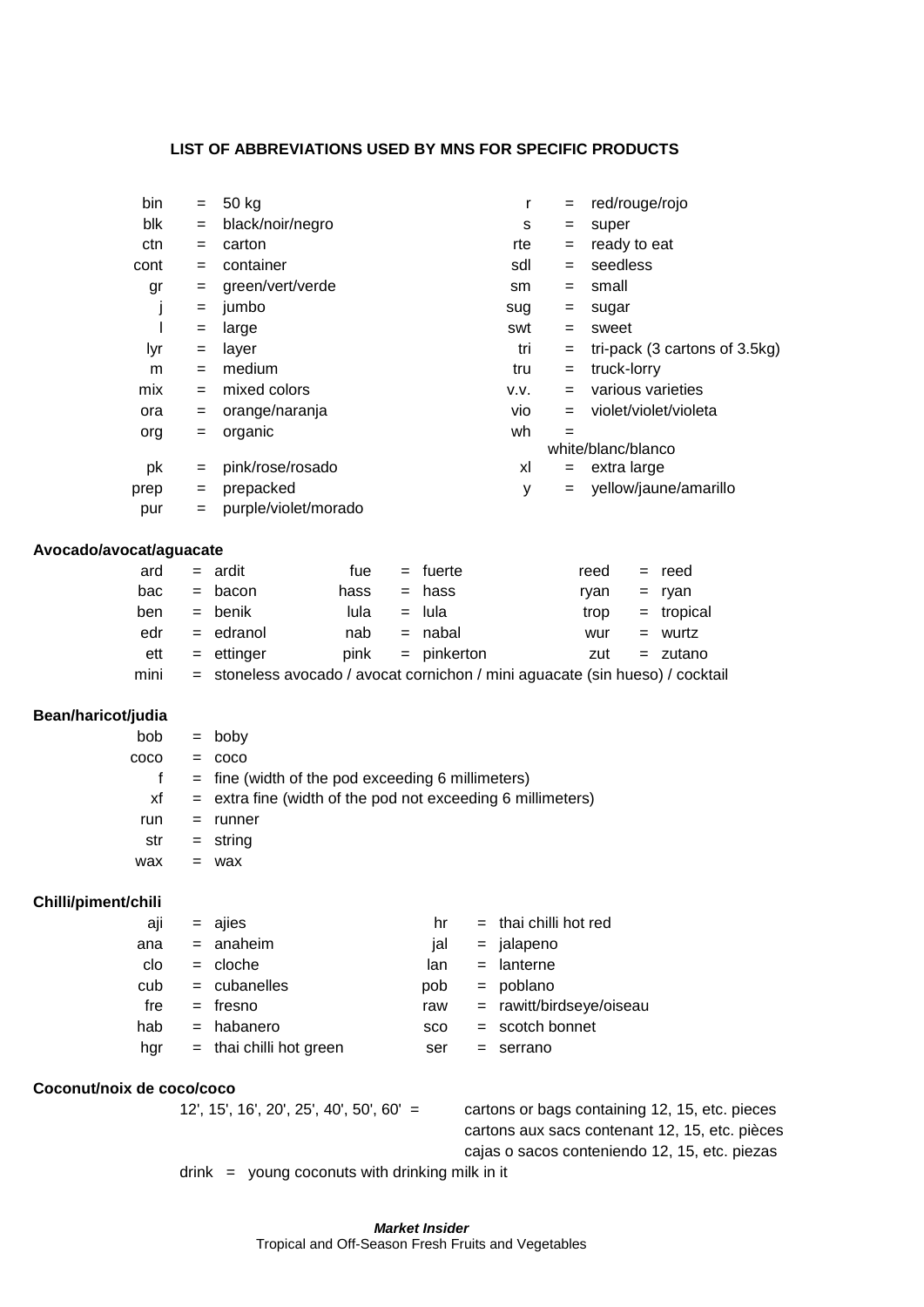# **Grape/raisin/uva**

#### *white/blanc/blanca blue red pink / bleu rouge rose / azul rojo Rosado*

| ale          | $=$ | aledo                  |     | alp       | $=$ | alphonse lavallee  |
|--------------|-----|------------------------|-----|-----------|-----|--------------------|
| alm          | $=$ | almeria                |     | bar       | $=$ | barlinka           |
| bie          | $=$ | bien donne             |     | blkdia    | $=$ | black diamond      |
| bon          | $=$ | bonheur                |     | blkemp    | $=$ | black emperor      |
| cal          | $=$ | calmeria               |     | blkgem    | $=$ | black gem          |
| cha          | $=$ | chasselas              |     | blksdl    | $=$ | black seedless     |
| dau          | $=$ | dauphine               |     | car       | $=$ | cardinal           |
| fes          |     | $=$ festival           |     | cri       | $=$ | crimson            |
| imp          | $=$ | imperial               |     | dbh       | $=$ | dan ben hannah     |
| ita          | $=$ | italia                 |     | flm       | $=$ | flame              |
| mus          | $=$ | muscat                 |     | gold      | $=$ | gold               |
| new          | $=$ | new cross              |     | muh       | $=$ | muscat de Hambourg |
| oha          | $=$ | ohanez                 |     | mys       | $=$ | mystery            |
| per          | $=$ | perlette               |     | nap       | $=$ | napoleon           |
| pre          | $=$ | premier donne          |     | remp      | $=$ | red emperor        |
| pri          | $=$ | prime                  |     | ren       | $=$ | regina nera        |
| pcs          | $=$ | princess               |     | rflm      | $=$ | red flame          |
| que          | $=$ | queen of the vineyards |     | rglo      | $=$ | red globe          |
| reg          | =   | regal seedless         |     | rib       | $=$ | ribier             |
| rev          | $=$ | regina or regina vera  |     | roc       | $=$ | la rochelle        |
| ros          | $=$ | rosaki                 |     | roy       | $=$ | royal              |
| sgr          | $=$ | sugarone               |     | ruby      | $=$ | ruby               |
| sul          | $=$ | sultana                |     | sat       | $=$ | sunred seedless    |
| sup          | $=$ | superior               |     | sgr       | $=$ | sugraone           |
| tmsdl        | $=$ | thompson seedless      |     | sultsdl   | $=$ | sultana seedless   |
| vic          | $=$ | victoria               |     | sun       | $=$ | sunred seedless    |
| wal          | $=$ | waltham cross          |     |           |     |                    |
| whemp        | $=$ | white emperor          |     |           |     |                    |
| whgem        | $=$ | white gem              |     |           |     |                    |
| whsdl        |     | = white seedless       |     |           |     |                    |
| Mango/mangue |     |                        |     |           |     |                    |
| alp          |     | $=$ alphonse           | irw | $=$ irwin |     | nie<br>= nielum    |
| ame          |     | $=$ amelie             | jul | $=$ julie |     | ost<br>= osten     |
| app          |     | $=$ apple              | ked | = kedan   |     | $=$ palmer<br>pal  |
| atk          |     | $=$ tommy atkins       | kei | = keitt   |     | = parvin<br>par    |

| ran | cantalo |
|-----|---------|

**Melon/melón**

can = cantaloup different can = juan canary

bad = badami kent = kent ruby = ruby bor = boribo kns = kensington sen = sensation  $cha = chawza$   $\qquad$   $\qquad$   $\qquad$   $\qquad$   $\qquad$   $\qquad$   $\qquad$   $\qquad$   $\qquad$   $\qquad$   $\qquad$   $\qquad$   $\qquad$   $\qquad$   $\qquad$   $\qquad$   $\qquad$   $\qquad$   $\qquad$   $\qquad$   $\qquad$   $\qquad$   $\qquad$   $\qquad$   $\qquad$   $\qquad$   $\qquad$   $\qquad$   $\qquad$   $\qquad$   $\qquad$   $\qquad$   $\qquad$   $\qquad$   $\qquad$   $\q$ fra = francine mab = mabrouka val = valencia  $gav = gaviota$  100 mgo = n'gowe van = van dijk had = haden maya = maya zill = zill